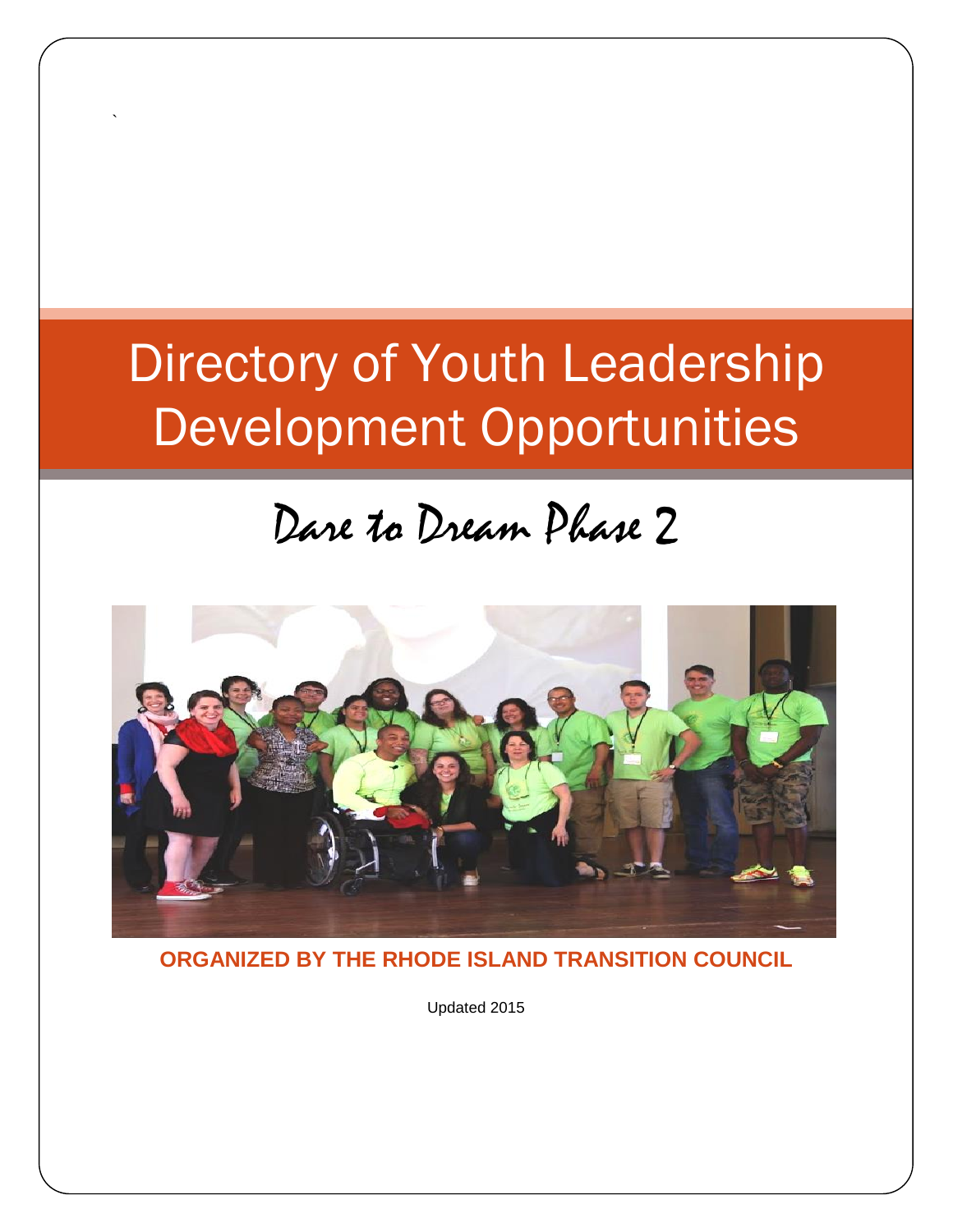## Directory of Youth Leadership Development Opportunities

Dare to Dream Phase 2

The RI Transition Council is committed to ensuring that RI youth and young adult have access to positive youth development supports and opportunities to be connected, productive, and further their own areas of personal development. To realize that goal, there needs to be an increase in the number of youth development opportunities in each community.

The purpose of this directory is to provide youth, young adults, Families, CEDARR staff, FCCP staff, PASS workers, teachers, guidance counselor, transition academies, youth workers, community organizers, youth group leaders, and interested Rhode Islanders with local and national resources to build youth leadership. The directory was produced as an outgrowth of the Dare to Dream Student Leadership Initiative and is considered an essential component of the Dare to Dream Phase 2 "Youth Leadership Development".

This directory includes examples of school and community-based youth leadership development opportunities throughout Rhode Island. Please help us keep this directory a living document with sharing opportunities you participate in or others you want to try. We are committed to supporting you through this process.

The vision of the RI Transition Council is to create a partnership among state agencies, organizations, parents, students with special needs and local education agencies. This partnership will serve to enable students and young adults with special needs to successfully transition to adult life in their community. Membership of the Transition Council includes students, parents, representatives of local education agencies and state agencies.

**Positive Youth Development is a process that prepares young people to meet the challenges of adolescence and adulthood through a coordinated, progressive series of activities and experiences, which help them to become socially, morally, emotionally, physically, and cognitively competent. It addresses the broader developmental needs of youth, in contrast to deficitbased models, which focus solely on youth problems (National Collaboration for Youth Members, 1998).**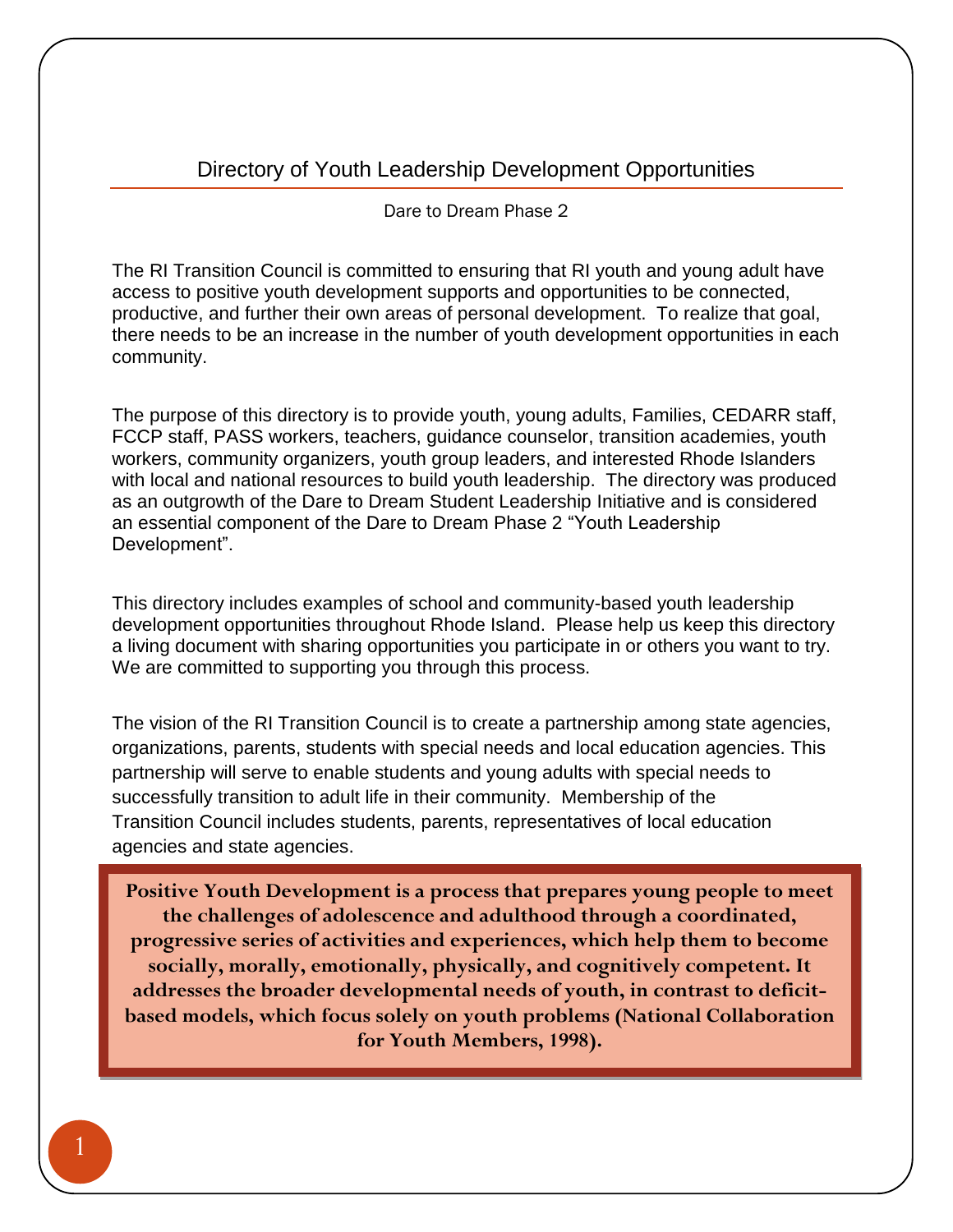Some characteristics of a Positive Youth Development Approach are as follows:

- Asset Based: The assets and strengths of youth are emphasized rather than problems or deficits.
- Collaborative: Youth are involved as collaborators in their own plan and development.
- Community-oriented: Activities take place in the community with an emphasis on the development of strong linkages to community institutions.
- Competence building: Activities are aimed at mastering a wide variety of skills.
- Connectedness: Social relationships and connections with community are central.
- Cultural Membership: A key aspect of all developmental processes and activities for youth is their understanding of cultural membership and its relationship to identity.
- Holistic: Positive youth development emphasizes all aspects of healthy personal growth, i.e., physical, social, moral, emotional, cognitive, etc.
- **Long-range: Focus is on long-term plan rather than short-term solutions.**
- Normative: The activities and outcomes of a positive youth development approach emphasize normative functions.
- **Promotive: Philosophy/activities of a positive youth development approach** emphasize the promotion of healthy pro-social development.
- Universal: Activities are not targeted to youth with problems but are generally universally available and desirable to all youth.

(Adapted from Integrating a youth Development Perspective into Transition Planning; A Curriculum for Child Welfare Workers developed by Boston University School of Social Work in collaboration with the Department of Social Services.)

There are many models and frameworks within the Youth Development Theory. The Search Institute's "40 Developmental Assets" is an example of a positive youth development framework. These 40 Developmental Assets highlight both internal and external qualities, which form the foundation for the healthy development of young people. This framework covers eight categories that each contains 5 individual assets. The categories are as follows: support, empowerment, boundaries and expectations, constructive use of time, commitment to learning, positive values, social competencies, and positive identity. To learn more about The 40 Developmental Assets, please visit [www.search-institute.org/](http://www.search-institute.org/)

Youth Leadership Development Directory of Opportunities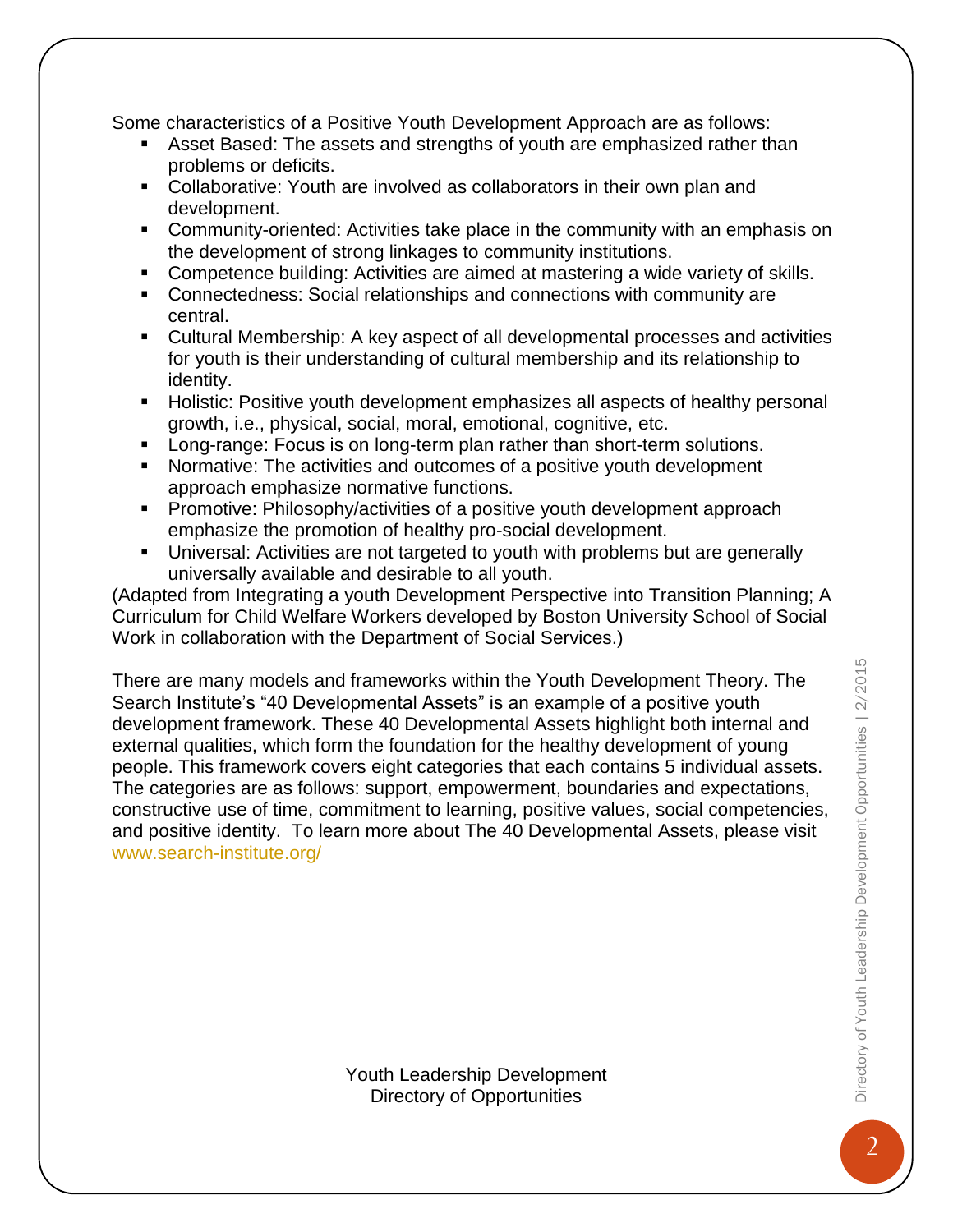The listings of youth opportunities in this directory are meant to highlight programs and organizations doing youth development work in Rhode Island. Each listing will include the program and organization contact information and description, as well as populations of interest that a specific program may work with. This directory and these listings are a beginning step in identifying supports and opportunities for all youth in our state. We welcome any additions, questions, and constructive comments that will further the development of this guidebook. Please feel free to contact Carmen and Deb with your feedback.

## **Advocates in Action**

Box 41528 Providence RI 02940‐1528 **Contact** Phone: none given [aina@AdvocatesinAction.org](mailto:aina@AdvocatesinAction.org) [www.AdvocatesinAction.org](http://www.advocatesinaction.org/)

Description of Program: (see below) Ages Served: 16 though adulthood. Areas Served: Statewide Population of Interest: Individuals who have a developmental disability

#### Program Area: Leadership, Self‐Advocacy

Advocates in Action RI is a statewide self‐advocacy organization. We developed the Leadership Series to help people learn how to speak up for themselves and make a difference. This program is a 10 month learning experience for Rhode Islanders who have a developmental disability aged 16 and up, family members, friends and direct support staff. The Series begins with a kick-off retreat which all class members must attend. This is a casual, fun filled opportunity for everyone to get to know each other and learn more about the year that's ahead of them. The retreat is followed by classes that meet on weekday afternoons several times a month from September thru June. Each class covers a topic related to Leadership and Self‐Advocacy. During the series, students will be introduced to the tools they need to speak up for themselves and others. Students do not need to be able to read or write to be in the Leadership Series. Our curriculum also includes pictures, video, audio, games and other interactive media that make the information accessible, easy to understand and fun! Individuals who participate in the program will graduate at a formal ceremony upon completion.

In addition to the Leadership Series, Advocates in Action RI also host Rhode Island's Annual Statewide Self‐Advocacy conference each fall and the Statewide Self‐Advocacy meeting each spring. Both events are coordinated and presented by individuals who have a developmental disability and feature information about a variety of topics to help individuals learn to speak up for themselves and others.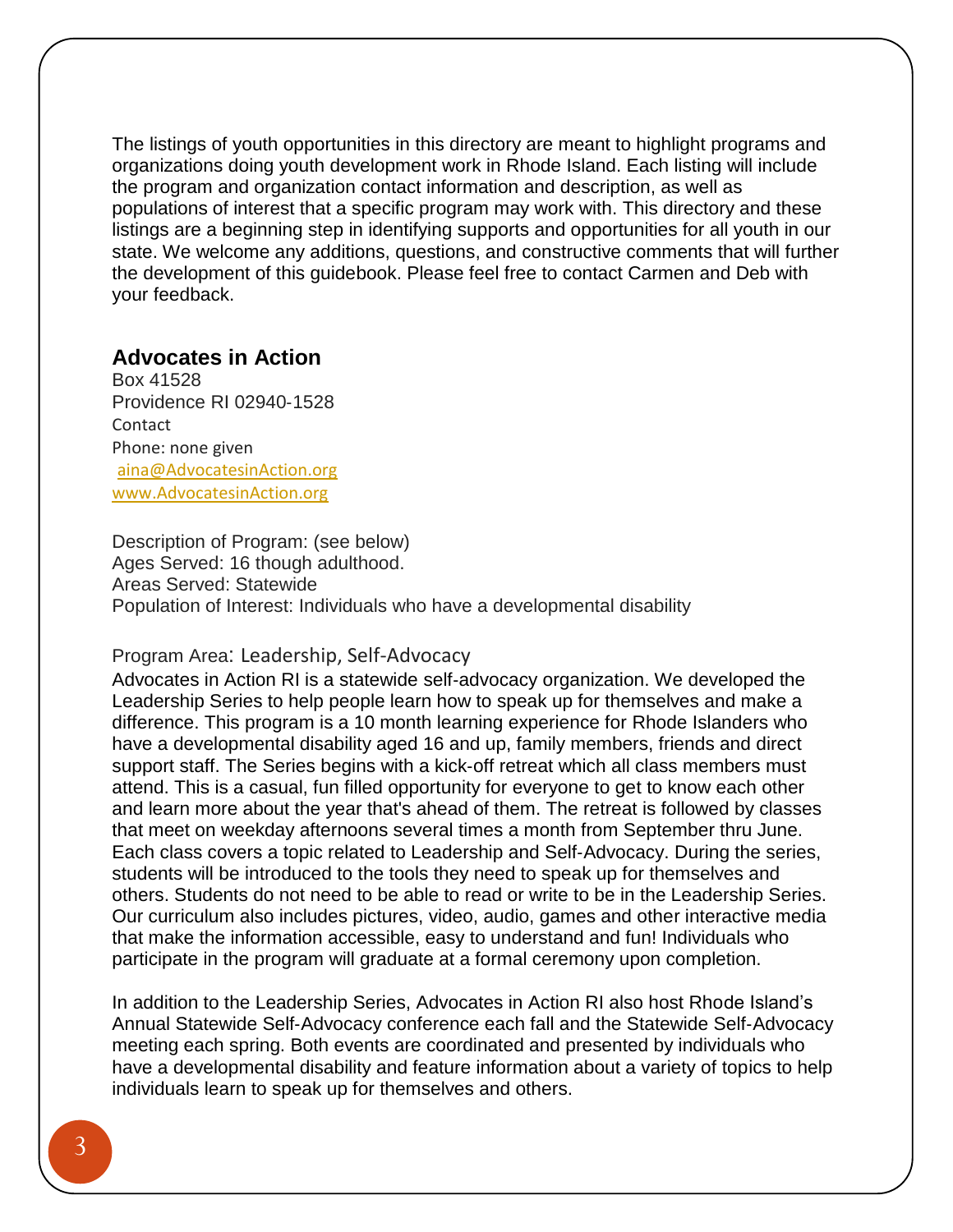## **AS220 Youth Studio**

115 Empire Street Providence, RI 02903

Anne Kugler, Director [info@as220.org](mailto:info@as220.org) (401) 467-0701

Description of Programs:

AS220 Youth is a free arts education program for young people. AS220 Youth believes in the power of art and the creative process to have a positive impact on the lives of young people.

Ages Served: 14-21 Areas Served: Statewide Population of Interest: At Risk Youth

Program Areas:

AS220 Youth offers free classes and workshops at three sites – our downtown Studio, at the Rhode Island Training School and at UCAP, the Urban Collaborative Accelerated Program. UCAP is a middle school for youth at high risk for dropping out and/or becoming involved in the juvenile justice system.

At our downtown Studio, after-school workshops run 6 days a week, including photo, painting/drawing, hip-hop, music lessons, dance, creative writing, sewing and computeraided design. Similar classes taught by the same instructors are offered at the Training School (RITS) and at UCAP, with the goal of creating strong mentoring relationships between instructors and students. Curriculum is designed so youth can start a class at one of our partner schools and continue learning on-site at AS220.

At the end of each term, youth exhibit or perform the creative work completed in their workshops. Finished work is then documented and uploaded into individual online portfolios. Youth use these portfolios to demonstrate their aesthetic vision, as well as skill acquisition and technical expertise. Many youth seek and obtain educational and employment opportunities with their portfolios.

In the past 3 years, AS220 Youth has expanded the transitional services offered to young people exiting the RITS. We now offer:

- Individual and group mentoring
- Internships
- Community Service
- Summer jobs and year-round transitional employment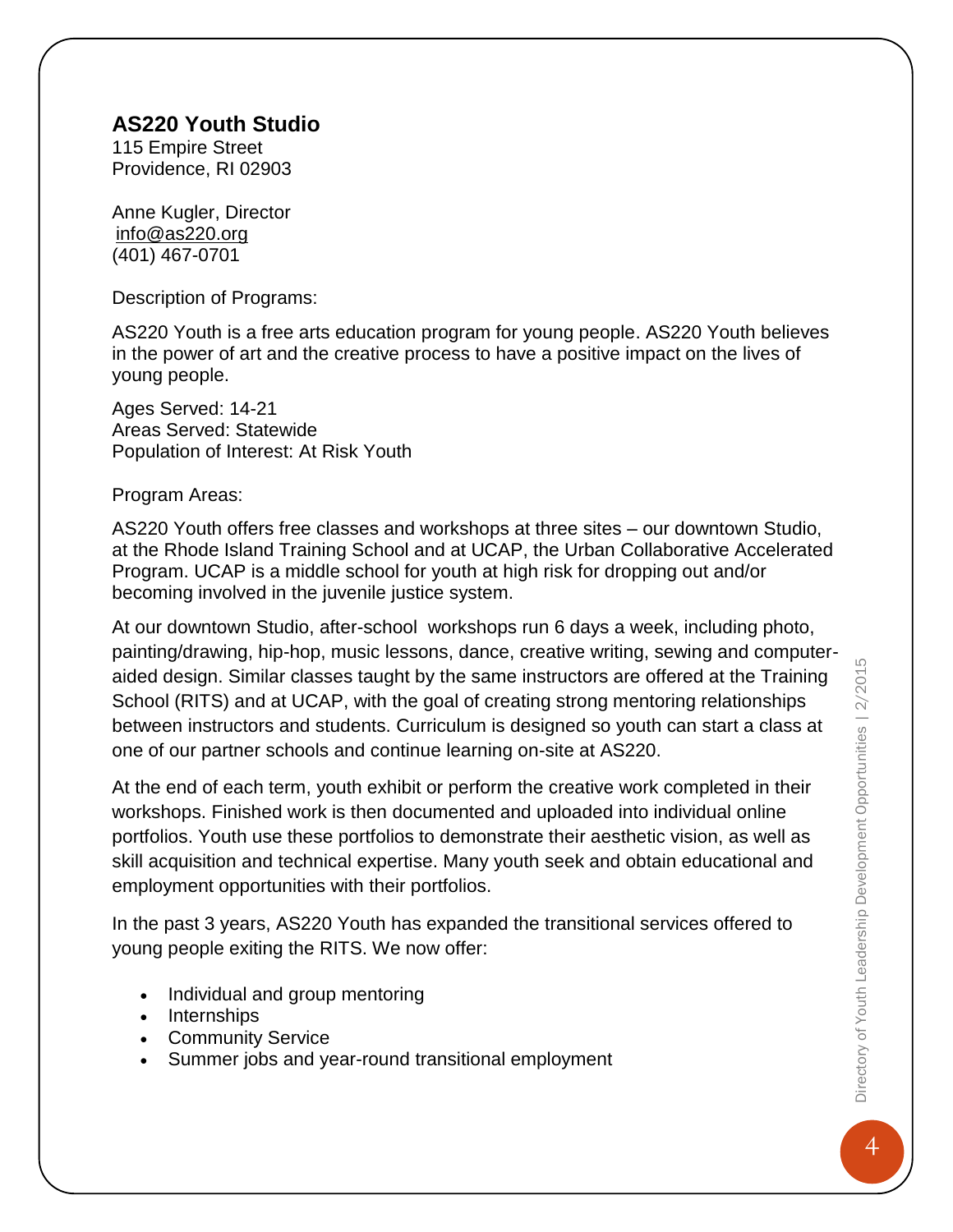#### **Audubon Society of RI**

12 Sanderson Road, Smithfield, RI 02917

Kristen Swanberg, Senior Director for Education Jon Scoones, Director of volunteer services [kswanberg@asri.org](mailto:kswanberg@asri.org)  [jscoones@asri.org](mailto:jscoones@asri.org) [www.asri.org](http://www.asri.org/) 401-949-5454

Description of Program: After School Programs – Providence, Central Falls, Woonsocket; summer day camps at Audubon refuges; Volunteer opportunities Ages Served: All ages Areas Served: Statewide Population of Interest: All populations

Program Areas: classroom programs and outdoor activities on environmental topics. Free bird walks with Audubon, and volunteer opportunities for everyone.

#### **Autism Project**

1516 Atwood Ave Johnston, RI 02919

Sarah Pimenta, Social Programming Administrative Assistant; [spimenta1@lifespan.org](mailto:spimenta1@lifespan.org) Kristen Bock, Social Programming Coordinator; [kbock@lifespan.org](mailto:kbock@lifespan.org) Caren Skurka, Social Programming Coordinator; [cskurka@lifespan.org](mailto:cskurka@lifespan.org) [www.theautismproject.org](http://www.theautismproject.org/) 401-785-2666

Description of Program: Foundational Group Skills Ages Served: Middle/High School and Young Adult Areas Served: Statewide Population of Interest:

Program Area:

Club Jr. This group is designed to offer a supportive environment where participants can practice social skills. Age appropriate activities are used to support the development of friendships and to build interests in different leisure activities.

The Club is a safe hang out for teens and young adults to build friendships through participation in leisure activities and community trips. Participants can practice the social communication skills required to foster friendships as well as the appropriate social rules for effective interactions.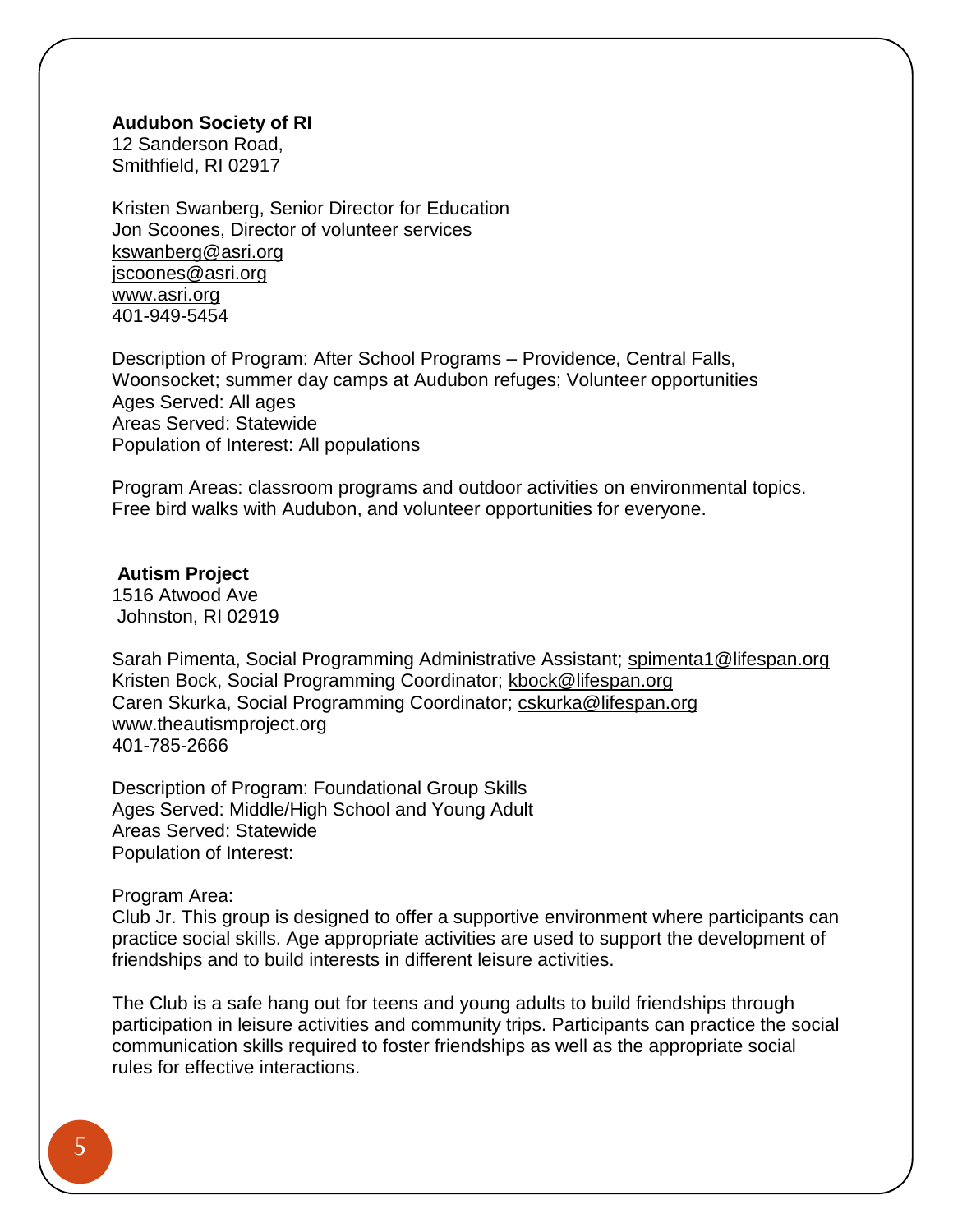Skills for Life: This group focuses on specific activities to build important life skills such as cooking and preparing meals, shopping, managing money, doing daily chores and more. Independence skills are the focus of this program in a highly structured and supportive setting.

## RECREATIONAL/LEISURE

#### Game On! Basketball

Players of all abilities will engage in activities teaching the fundamentals skills of basketball. Activities and drills target emotional regulation, communication, following game rules and team work. Participants also work on coordination, core strength, balance and endurance.

Meeting Location: Carl Lauro Elementary School 99 Kenyon St., Providence, RI

Game On! Karate

Participants will learn non-violent Shotokan Karate Do moves in a visually structured format. Sessions will focus on self-regulation tools and therapeutic recreation through martial arts.

Meeting Locations:

F: 1516 Atwood Ave, Johnston

S: Karate-Do Club, 1 Dewey Ave. Warwick, RI

## THE ARTS

Creative Expressions

This group is co-facilitated with Figgy's Art Studio. Through individual and group art projects, participants learn more about social expectations, effective peer interactions and functional skills for group participation. A variety of mediums are explored in an effort to discover each artist's unique style.

Meeting Location: Figgy's Art Studio

5 Division Street, East Greenwich, RI (A \$15/week materials fee applies for this group)

In Harmony

This group is co-facilitated with the RI Philharmonic Music School. In this group, music is used as a medium to help improve communication, emotional awareness, self regulation and social interactions. A variety of different instruments and musical genres are explored.

In Harmony meets at the RI Philharmonic Music School 667 Waterman Avenue, East Providence, RI

#### Curtain Call

This group is co-facilitated with Trinity Repertory Company. Each class is packed with dramatic activities that use imagination, body and voice. Improvisational games require role play, conversation initiation, and partner work. Comedic and dramatic scenes are performed in a supportive environment. Performances are held for families and friends. In this 10 week workshop participants will write and perform a play.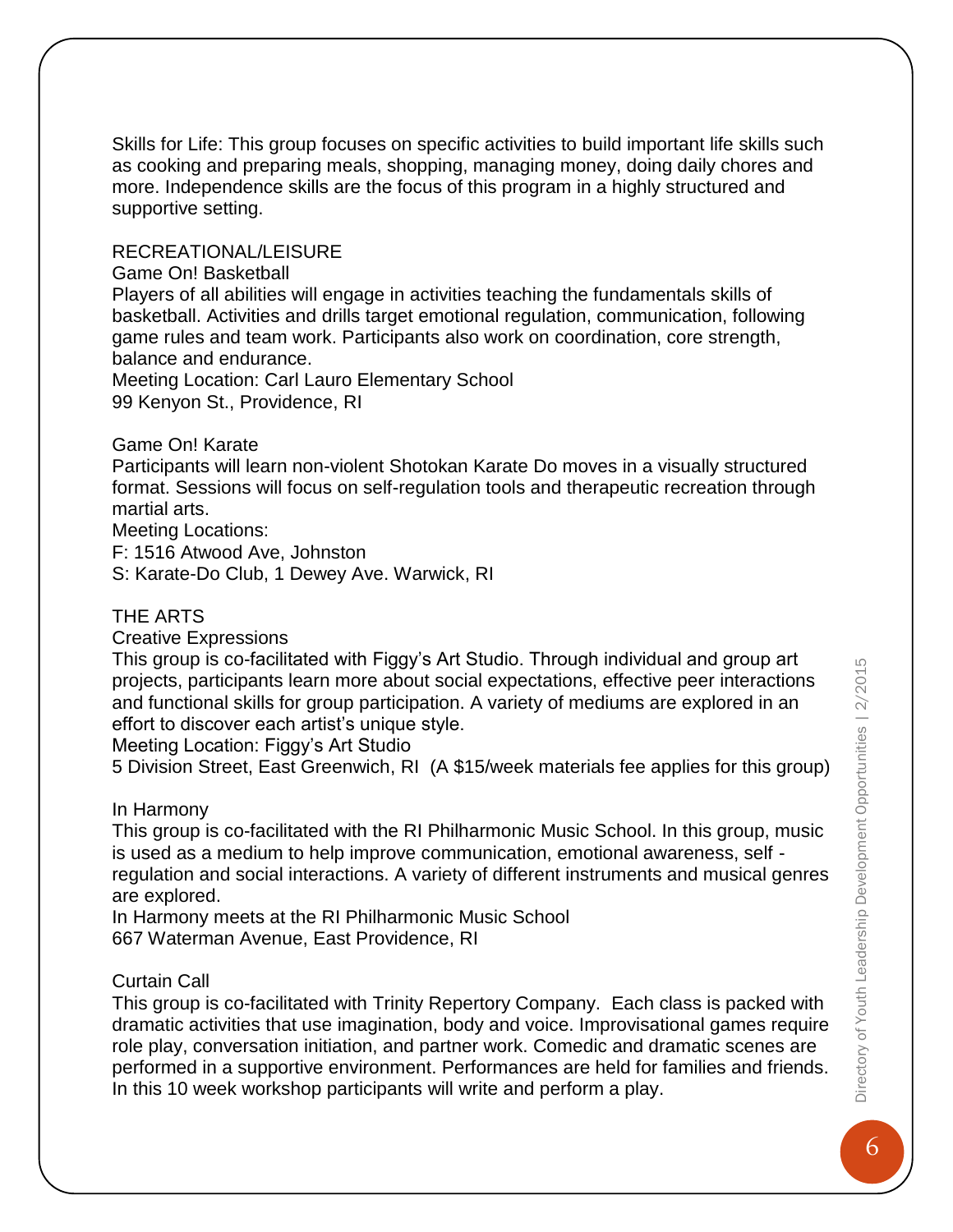#### **Best Buddies Rhode Island**

25 Esten Avenue Pawtucket, RI 02860 Matthew Netto [matthewnetto@bestbuddies.org](mailto:matthewnetto@bestbuddies.org) 401.228.9700

Description of Program: Best Buddies creates one to one friendships between students with and without intellectual developmental disabilities. Best Buddies promote social inclusion for all people with intellectual developmental disabilities.

Ages Served: 11 - 70 Areas Served: Statewide Population of Interest: Persons with and without intellectual developmental disabilities. Program Area: Mentoring

#### **Camp Broadway--PPAC**

220 Weybosset Street Providence, RI 02903 Cynthia Goldsmith [cgoldsmith@ppacri.org](mailto:cgoldsmith@ppacri.org) 401.421.2997

Description of Program: Camp Broadway is an annual, one-week performing arts summer day camp designed for children ages 10-17 who are interested in singing, dancing, and acting. The program includes instruction in voice, dance, solo and ensemble singing while learning and rehearsing dialogue, musical numbers, and dance routines for a featured musical of the week.

Ages Served: 10-17 Areas Served: Statewide Population Served: Children and youth interested in the performing arts.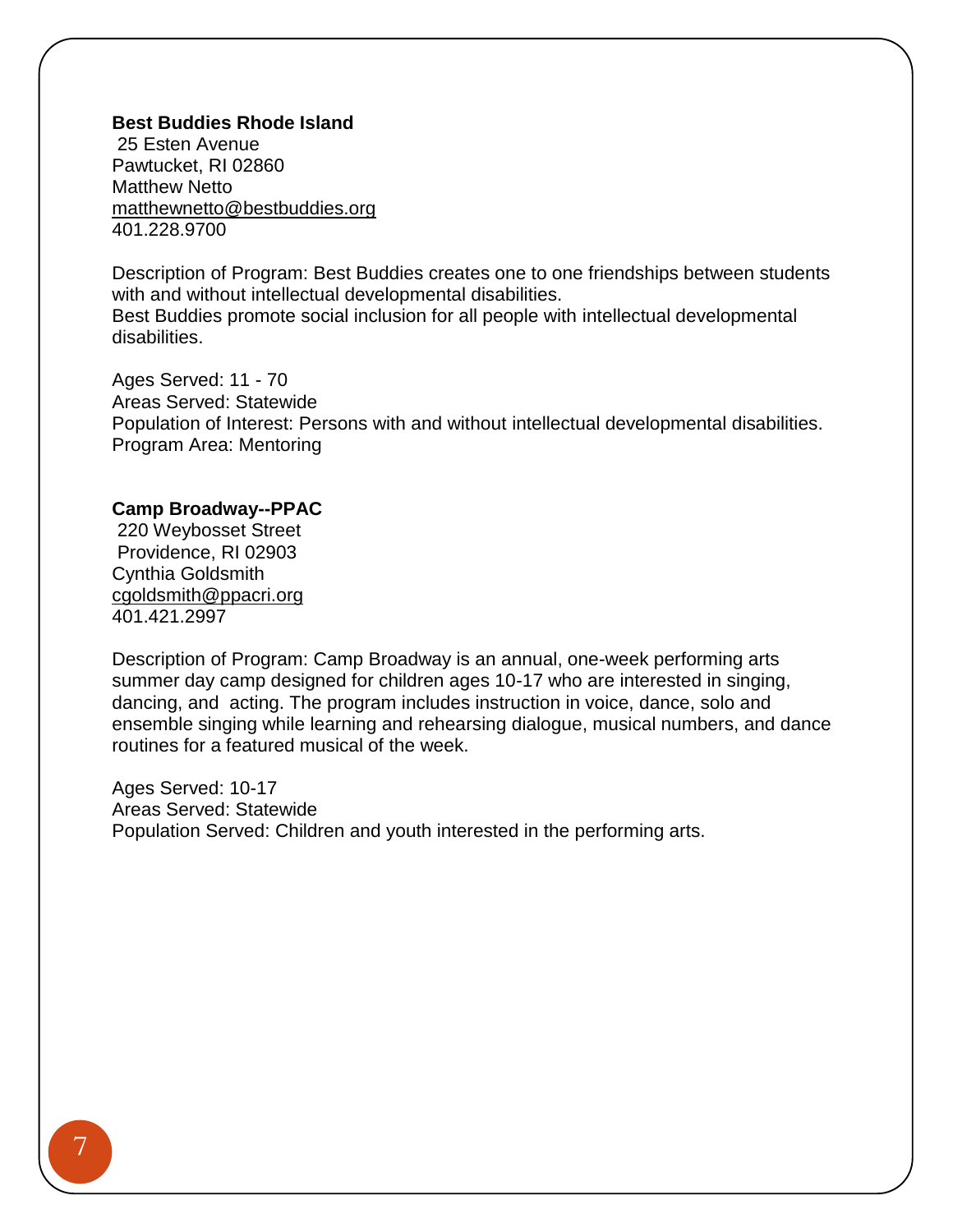#### **City Arts for Youth**

Providence CityArts, Community Youth Arts Program 891 Broad Street, P.O. Box 27691 Providence, RI 02907-7691 Barbara Wong, Executive Director; [barbara@providencecityarts.org](mailto:barbara@providencecityarts.org)

Description of Program: CityArts teaching artists guide and inspire urban youth, ages 8- 14 in free out-of-school time arts classes at our Southside Broad Street Arts Center, Boys and Girls Clubs, and in neighborhood public and charter schools. CityArts provides a positive platform for youth to develop skills and creative practice, to explore ideas for communities and self, and especially…to find their voice, through any arts discipline. Classes are offered in art& design, digital media, dance, theatre, music, and creative writing during afterschool, summer, and school vacations.

Ages Served: 8-14 Areas Served: Primarily Providence Population of Interest: urban elementary and middle school youth

#### **City Year Inc.**

77 Eddy Street 2nd Floor Providence, RI 02903 (401) 553-2500 (401) 553-2510 [www.cityyear.org/ri](http://www.cityyear.org/ri)

#### Description of Program

A national service organization for young adults, ages 17-24, to participate in full time community service for the improvement of urban neighborhoods. An Americorps program.

Ages Served: 17-24 Area Served: Statewide, primarily urban areas Population of Interest: Young adults interested in community service

## **Cranston YMCA**

1225 Park Avenue Cranston, RI 02910 Colleen Logan, Aquatics Director 401.943.0444 [clogan@gpymca.org;](mailto:clogan@gpymca.org)<mailto:jclifford@gpymca.org>

Description of Program Swim lessons provided for individuals with disabilities

Ages Served: All ages Area Served: Statewide Population of Interest: People with disabilities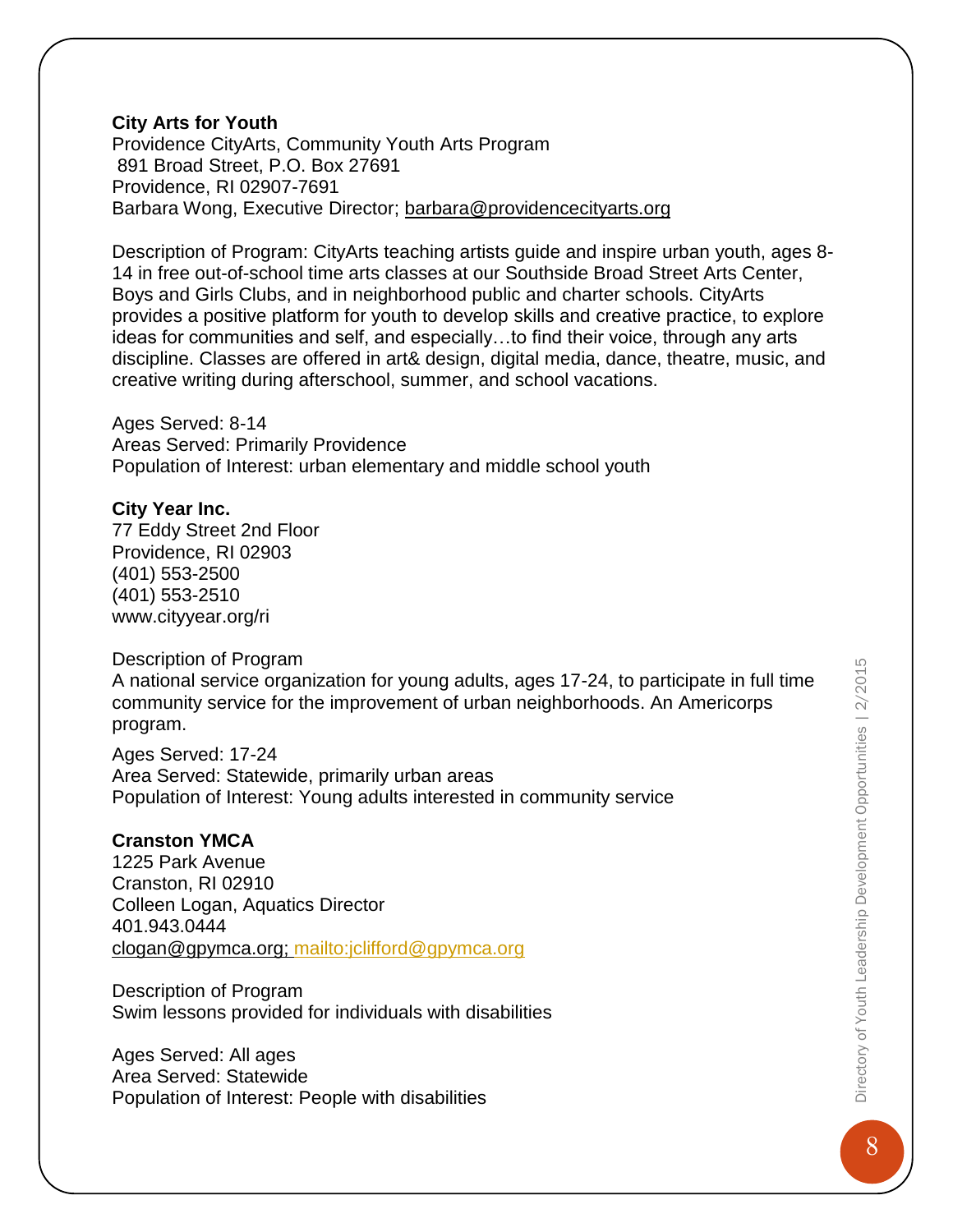#### **Dare to Dream Student Leadership Initiative**

Rhode Island Department of Health Office of Special Needs, Adolescent Transition Program 3 Capitol Hill Providence Rhode Island Deb Golding, [deb.golding@health.ri.gov](mailto:deb.golding@health.ri.gov) 401-222-5954

Description of Program: The Dare to Dream initiative engages communities, schools and youth in positive youth development, helps students explore, develop, and showcase concepts of leadership to increase positive outcomes of achieving successful transition to independent adult life.

Ages Served: Middle School/High School/ Young Adults Areas Served: Statewide Population of Interest: Rhode Island students with special health care needs and disabilities

#### Program Areas:

Dare to Dream Initiative provides opportunities for youth with special needs to develop skill, relationship & leadership. It culminates in the statewide Dare to Dream Conference held at the end of May at the University of Rhode Island Kingston Campus. The Dare to Dream Initiative provides a framework for local community groups and schools to receive technical assistance to start Dare to Dream clubs and to develop Dare to Dream workshops. Workshops highlight strategies and information to prepare students with special needs to become college and career ready.

Dare to Dream is a positive and empowering experience for thousands of Rhode Island's students. All Middle & High Schools in RI are invited to attend. We welcome classrooms/schools to prepare a 40 minute workshop session to present or recommend a student to keynote a presentation (4 minute limit) on a related topic.

#### **DownCity Design**

425 West Fountain Street Providence RI 02903 Adrienne Gagnon, Executive Director [adrienne@downcitydesign.org](mailto:adrienne@downcitydesign.org) 401.272.8070

#### Description of Program:

DownCity Design is a non-profit organization that empowers youth through design education. Our goal is to improve the city of Providence by helping young people design and build bold interventions that respond to challenges and opportunities in their communities.

Ages Served: 11-18 Population of Interest: Youth interested in Architecture, Design + Construction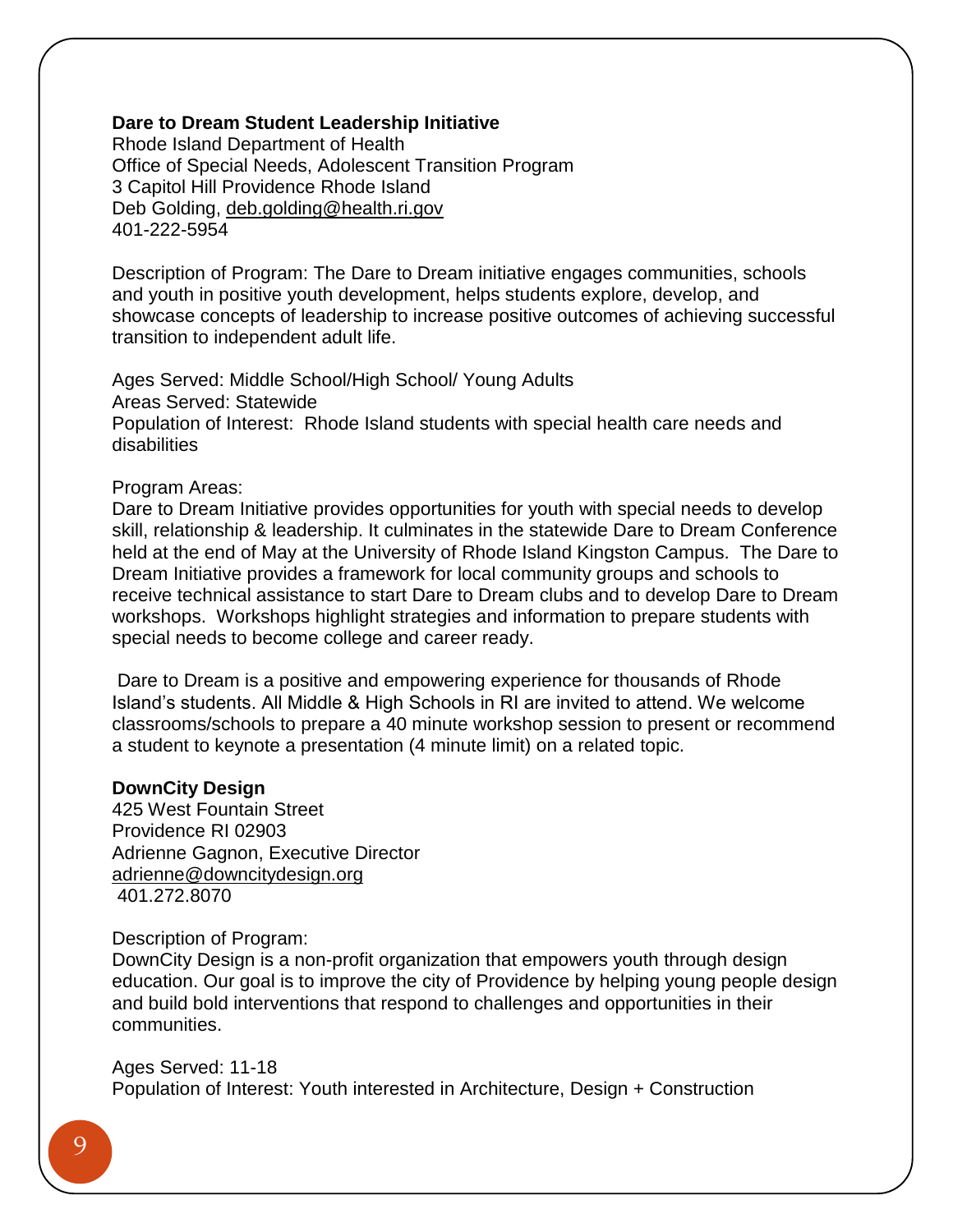#### **4- H State 4-H Office**

75 Peckham Farm Road Kingston, RI 02881 Pamela P Martin [pmartin@uri.edu](mailto:pmartin@uri.edu)  401-874-5291/ 401-874-2981

#### Description of Program

The URI 4-H Program is an educational program that combines hands on education and life skills. Youth can join community clubs, do 4-H in after school settings and join as individual members

Ages Served: All ages Areas Served: Statewide Populations of Interest: Young people interested in leadership development.

#### Program Areas:

Leadership and Life Skills- Multiple 4-H leadership opportunities and training are planned for this year. Workshops will emphasize both on leadership and personal development. Resume writing, working with younger 4-H members as mentors, parliamentary procedure are some of the examples of educational topics.

Healthy Living- A core belief of 4-H is Health, as evidenced by the four H's in the 4-H clover: Head, Heart, Hands, and Health. 4-H is committed to the physical, mental and emotional health of our nation's youth so they may lead healthy and productive lives into adulthood. 4-H has become a national leader in health-related educational issues including chemical health, mental and emotional health, foods and nutrition, physical health and safety.

Science and Technology- As the youth development program of the Cooperative Extension system, 4-H is uniquely able to utilize the resources of the 106 land grant colleges and universities to prepare the next generation of scientists, engineers and technology experts.

Animal and Veterinary Science

Communications and Expressive Art

National Conference in Washington, DC

Operation: Military Kids (OMK) is a national effort to support children of service members during deployment. In Rhode Island, this effort is coordinated by URI's College of the Environment and Life Sciences' 4-H Program. It was developed to build a statewide network which educates citizens on the impact of deployment on communities, families and youth as well as provide educational, recreational, and social programs for the children of service members.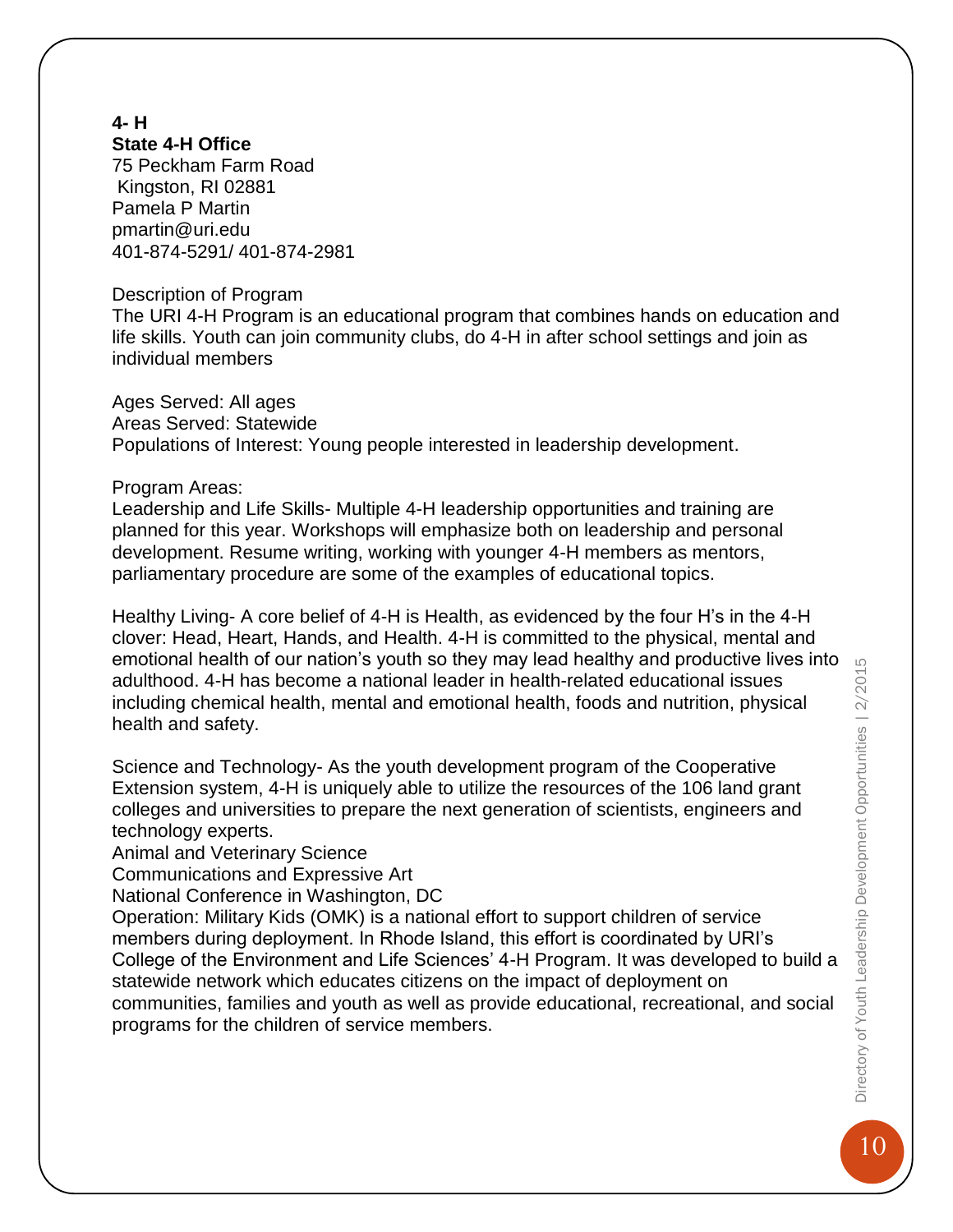#### **Future Farmers of America**

<http://www.ffa.org/index.cfm>

Descriptions of Program:

The National FFA Organization is dedicated to making a positive difference in the lives of students by developing their potential for premier leadership, personal growth and career success through agricultural education.

Ages Served: High School students Areas served: Statewide Population of Interest: Young people interested in agriculture

Local Chapters: CHARIHO HS- FFA 453 Switch Rd Wood River JCT, RI 02894 Phone: 401/364-7778 Fax: 401/364-1190

East Providence Career and Technology 1998 Pawtucket Avenue East Providence, RI 02914 Phone: 401/435-7815

Exeter West Greenwich HS- FFA 930 Nooseneck Hill Rd West Greenwich, RI 02817 Phone: 401/397-6893

Ocean State FFA 219 Comstock Parkway Cranston, RI 02921

Ponaganset HS FFA 137 Anan Wade Road North Scituate, RI 02857 Phone: 401/647-3377

Scituate FFA 94 Trimtown Rd N Scituate, RI 02857 Phone: 401/647-4120 Fax: 401/647-4126

Narragansett HS-FFA 245 S Pier Rd Narragansett, RI 02882 Phone: 401/929400 Fax: 401/792-9410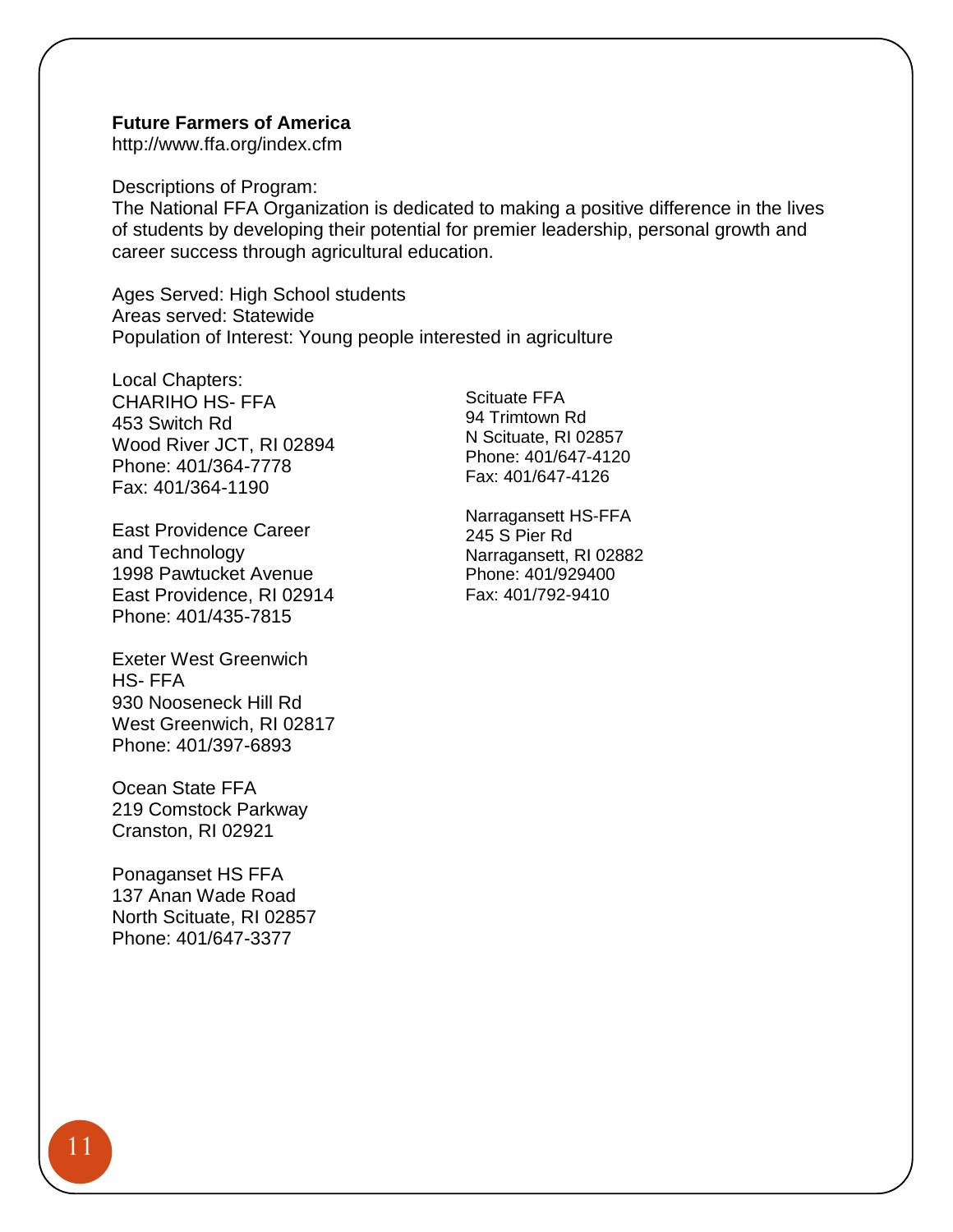## **Girls Rock! Rhode Island**

PO Box 3475 Providence, RI 02909 (401) 227-0371 [info@girlsrockri.org](mailto:info@girlsrockri.org) [www.girlsrockri.org](http://www.girlsrockri.org/)

Description: Girls Rock! Rhode Island is a volunteer-based non-profit that uses music creation and critical thinking to foster empowerment, collaborative relationships, and the development of healthy identities in girls and women.

Ages Served: 11-18, 18+

Area Served: Statewide, primarily urban areas Population of interest: We welcome girls, women, trans-identified, and gender-variant individuals in our programming. We also encourage, support, and collaborate with male allies.

#### Program Areas:

We run a Girls Rock Camp in the summer for youth ages 11-18, where participants learn an instrument, form a band, write an original song together and perform in front of a live audience in just 5 days. Campers also attend lots of awesome workshops and lunchtime performances by local musicians. We also run a Ladies Rock Camp in the spring and fall for adults age 18+ that is similar to our Girls Camp but it lasts only three days and is for adults. Our year round programming includes Group Music Lessons, Sophia Sings! (an afterschool program at Sophia Academy), and a Gear Loan Program. We support youth leadership development through the GRIT (Girls Rock Internship and Training) program, where return campers serve as assistant instructors at camp and take on other leadership roles, and the Youth Action Council (YAC), a monthly gathering for teen participants to discuss various topics and continue their engagement in the organization.

## **Institute for the Study & Practice of Nonviolence (ISPN)**

265 Oxford Street Providence, RI 02905 [www.nonviolenceinstitute.org](http://www.nonviolenceinstitute.org/) (401) 785-2320

## Description of Program:

ISPN's mission is to teach, by word and example, the principles and practice of nonviolence, and to foster a community that addresses potentially violent situations with nonviolent solutions. These values shape ISPN's five core programs, which currently include: Nonviolence Trainings, Nonviolence Street workers, Youth Programs, Juvenile Re-Entry, and Victim Support Services.

Ages Served: 13 and up Areas Served: Providence and Central Falls, RI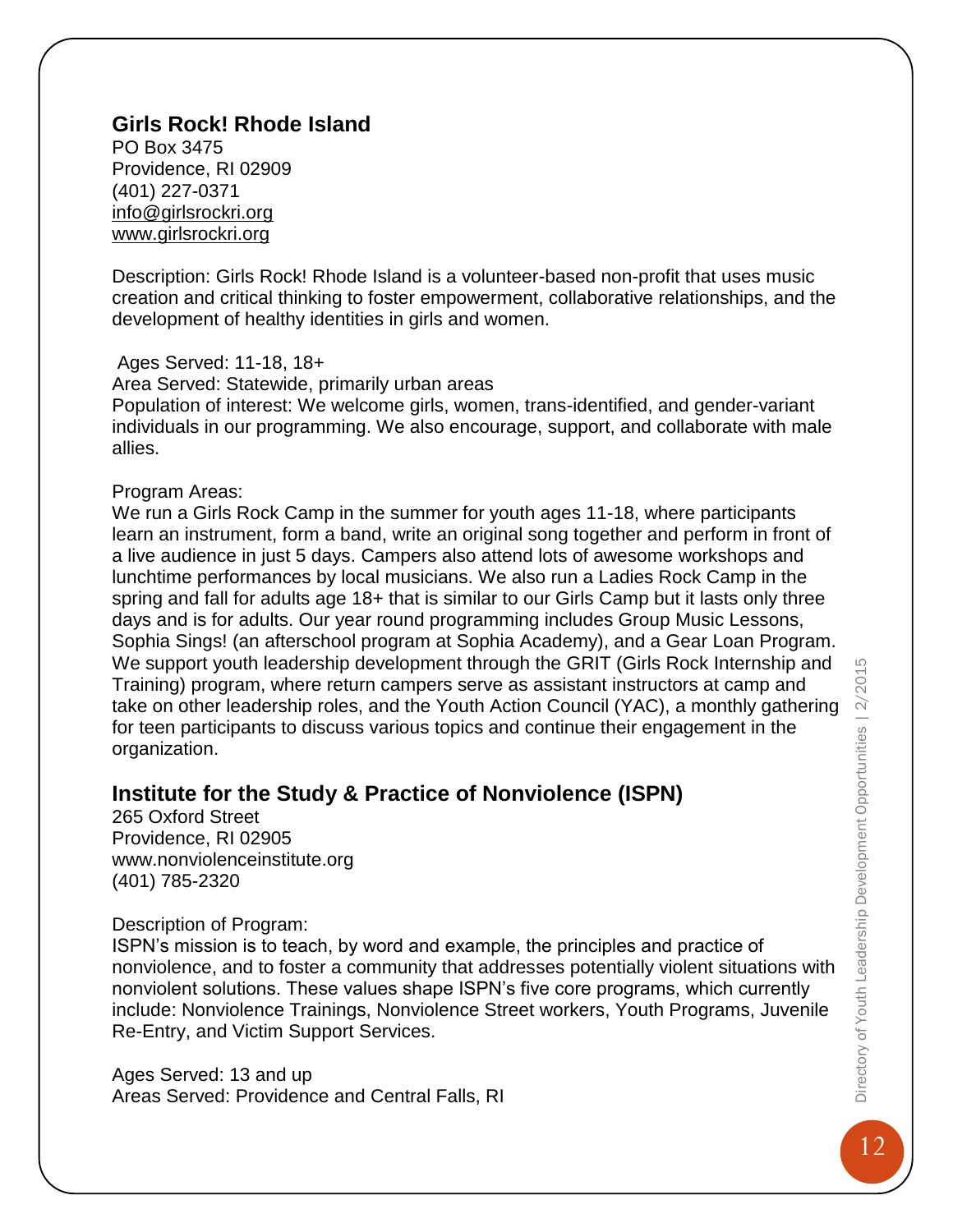Population of Interest: Gang members, juvenile offenders, youth involved with or affected by violence

Program Areas:

Youth Programs include: Nonviolence Class, Art Class, Surfing, Resume Writing, Breakdancing, Movie Nights, Barbershop, Gym, SummerJobs, Tutoring, Narcotics Anonymous, and Support Groups.

## **Junior Achievement of Rhode Island**

120 Waterman Street #200 Providence, RI 02906 Karen Healey, Senior Education Manager karen.healey@ja.org [http://www.jarhodeisland.org](http://www.jarhodeisland.org/) 401.331.3850

Description of Program:

Junior Achievement is the world's largest organization dedicated to educating students in grades K-12 about entrepreneurship, workforce readiness and financial literacy through experiential, hands-on programs.

Our programs help prepare young people for the real world by showing them how to generate wealth and effectively manage it, how to create jobs which make their communities more robust, and how to apply entrepreneurial thinking to the workplace. Students put these lessons into action and learn the value of contributing to their communities.

JA's unique approach allows volunteers from the community to deliver our curriculum while sharing their experiences with students. Embodying the heart of JA, our classroom volunteers transform the key concepts of our lessons into a message that inspires and empowers students to believe in themselves, showing them they can make a difference in the world.

Ages Served: Students in Kindergarten through 12<sup>th</sup> grade Areas Served: Statewide Population of Interest: All youth

Program Area: Financial Literacy, Workforce Readiness, Entrepreneurship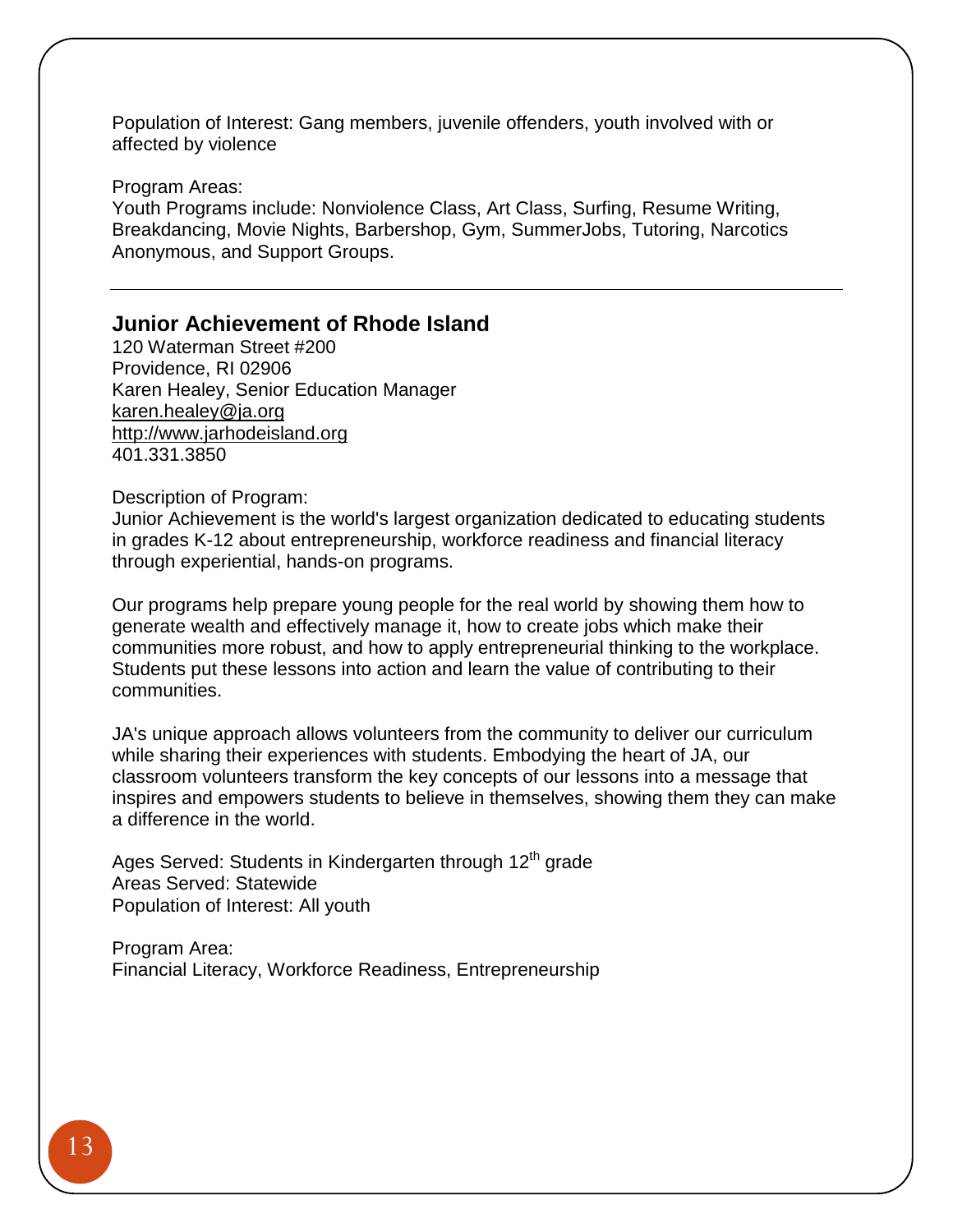## **Newman YMCA**

474 Taunton Avenue Seekonk, MA 02771 Luca Del Borga, Regional Health & Wellness Director 508.336.7103, x114 [ldelborgo@gpymca.org](mailto:ldelborgo@gpymca.org)

#### Description of Program

The Newman YMCA offers inclusion in all their programs. For those who need more individualized adaptations to participate, we offer a full array of Physical Adaptive Activities. Those with physical and/or developmental disabilities are encouraged to meet with the Director to design the most rewarding and engaging individualized activity plan. Each session is 45 minutes unless otherwise noted.

Ages Served: Teen through adult Area Served: Seekonk, East Providence Population of Interest: People with and without disabilities

#### Program Areas,

Swim Social, cooperation and social skills developed through water games. Participants must be able to swim or have an aide in the pool with them.

\*Please contact the Newman YMCA directly for current schedules.

#### **Newport County YMCA**

792 Valley Road Middletown, RI 02842 Katy Woolbright, Instructor 401.835.3032 [Kwoolbright@hotmail.com](mailto:Kwoolbright@hotmail.com)

#### Description of Program:

Adapted physical activity is for individuals with disabilities as well as individuals who need adaptations to activities to be able to participate. People with or without disabilities can sign up for these programs. Each session is 45 minutes unless otherwise noted. Each session of classes is 9 weeks.

Ages Served: Teens Areas Served: Statewide Population of Interest: People with disabilities and others

Program Areas:

Teen Yoga: Participants learn positions and breathing techniques to help with stress, improve flexibility and body control.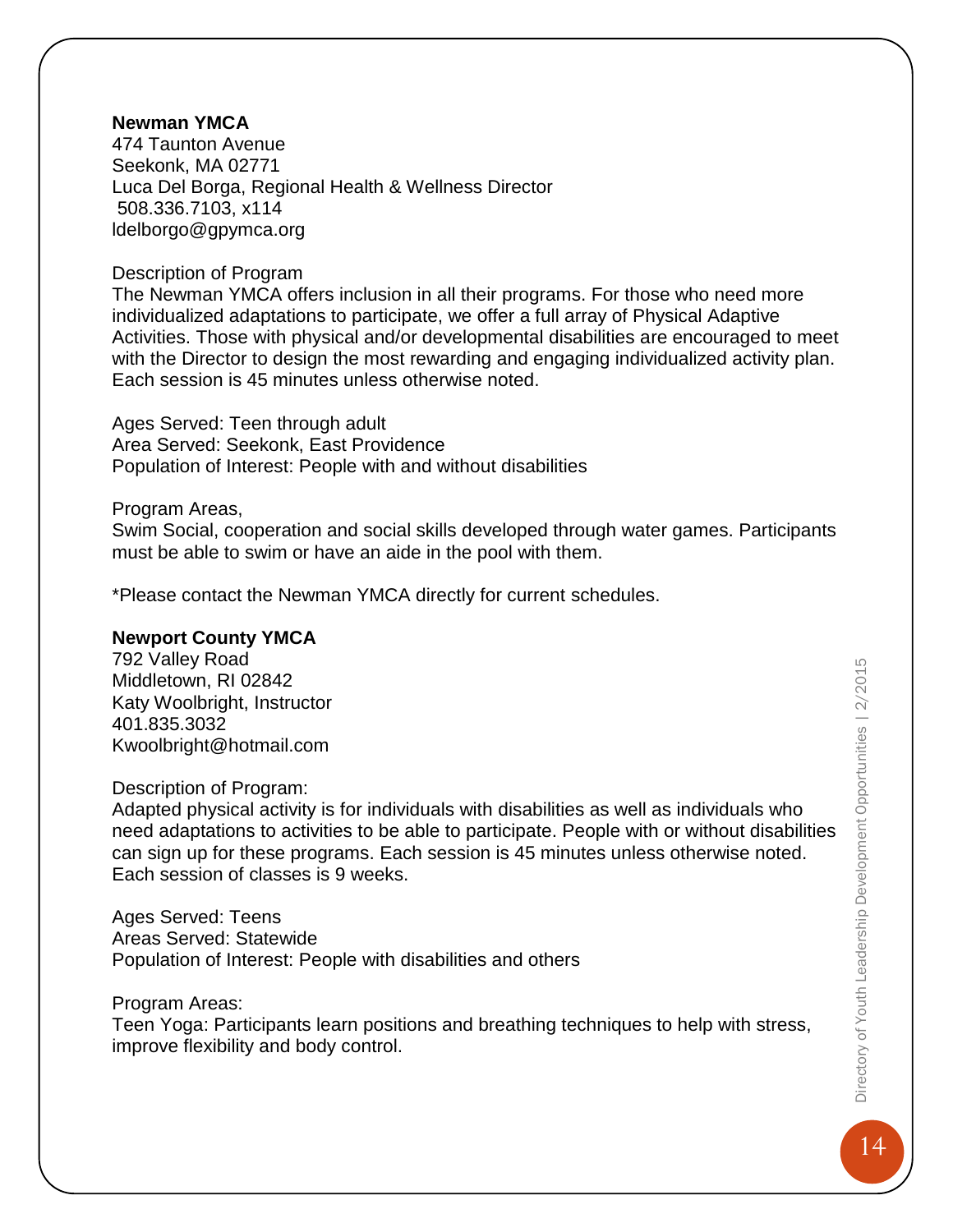Teen Social Swim: This program will focus on cooperation and social skills through games in the water.

Teen Fitness Workout: A program for teens that want to learn resistance training as well as other moves they can do at home to get and stay fit. The class will utilize resistance bands and metal weights and can be completed sitting or standing.

\*Please contact the Newport County YMCA directly for current schedules.

#### **New Urban Arts**

705 Westminster Street Providence, RI 02903 Emily Ustach, Director of Programs [info@newurbanarts.org](mailto:info@newurbanarts.org) 401.751.4556

Description of Program:

The Youth Mentorship in the Arts Program is our core program, which partners Artist Mentors with small groups of high school students who develop powerful mentoring relationships through free yearlong afterschool program. They foster risk taking and self-discovery through community building and creative arts projects designed collaboratively by Artist Mentors and youth.

Ages Served: High School aged students (14 - 18) Areas Served: Statewide Population of Interest: Rhode Island High School students

Program Area: Visual Arts & Creative Writing Students also participate in Studio Study Buddies, academic tutors who provide homework help and test preparation.

Post- Secondary Planning for students with our Life after School Mentor and in partnership with College Visions, a local non-profit.

Vacation Week Workshops taking place during the week-long February and April school breaks.

The Gallery and Performance Program, including three exhibitions of student artwork annually. Exhibitions incorporate performances, fashion shows and the release of student-published poetry and literature. These events are also a formal opportunity for parents to visit the studio.

The Studio Team Advisory Board (STAB), akin to a student government, is a leadership development program serving about 15 students. Their duties include: advising staff and board; representing the organization publicly; orienting new students; selecting artist mentors; and organizing events.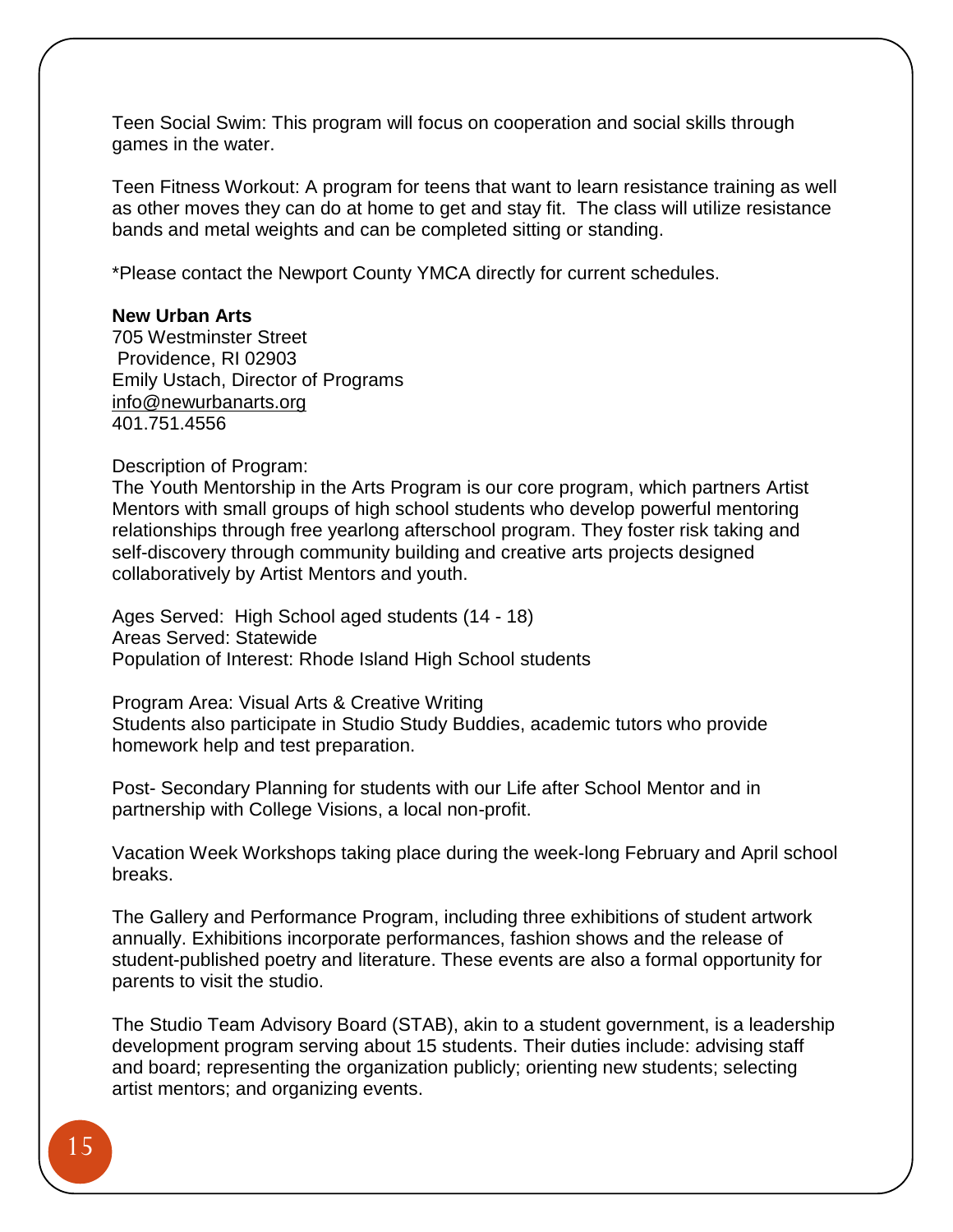Summer Programs: The Summer Art Inquiry is a thematic-based arts inquiry program in which 15 high school students collectively explore a common theme through research, art-making, creative writing and personal inquiry.

The Untitlement Project is program in which 15 high school students explores relationships, identity, stereotypes, gender, and body image, through creative writing, conversation and art making.

The Summer Open Studio is an open-enrollment, drop-in summer program that allows students to continue to use all of our resources; two mentors are present to assist them.

#### **Prevent Child Abuse Rhode Island**

500 Prospect Street, Suite 205 Pawtucket, RI 02860 Katherine M. Begin, Executive Director [kbegin@preventchildabuse-ri.org](mailto:kbegin@preventchildabuse-ri.org) (401) 728-7920

Description of Program: Our mission to ensure the safety and well-being of the children in Rhode Island through education, public awareness and advocacy of PRIMARY Prevention strategies.

Ages Served: All Population of Interest: Every population Program Area: Statewide

#### **[Progreso Latino](http://www.bestbuddiesrhodeisland.org/)**

[626 Broad Street](http://www.bestbuddiesrhodeisland.org/) [Central Falls, RI 02863](http://www.bestbuddiesrhodeisland.org/) [\(401\) 728-5920](http://www.bestbuddiesrhodeisland.org/) [\(401\) 724-5550](http://www.bestbuddiesrhodeisland.org/) [www.progresolatino.org](http://www.bestbuddiesrhodeisland.org/)

Description of Program

[A Multi-Service agency, addressing the needs of Rhode Island's immigrant community,](http://www.bestbuddiesrhodeisland.org/)  [primarily the Latino community.](http://www.bestbuddiesrhodeisland.org/)

[Ages Served: Teens and young adults](http://www.bestbuddiesrhodeisland.org/) [Areas Served:](http://www.bestbuddiesrhodeisland.org/) Central Falls Population of Interest: [Young people of the Latino community, as well as those who](http://www.bestbuddiesrhodeisland.org/)  [identify as Hispanic and Spanish.](http://www.bestbuddiesrhodeisland.org/)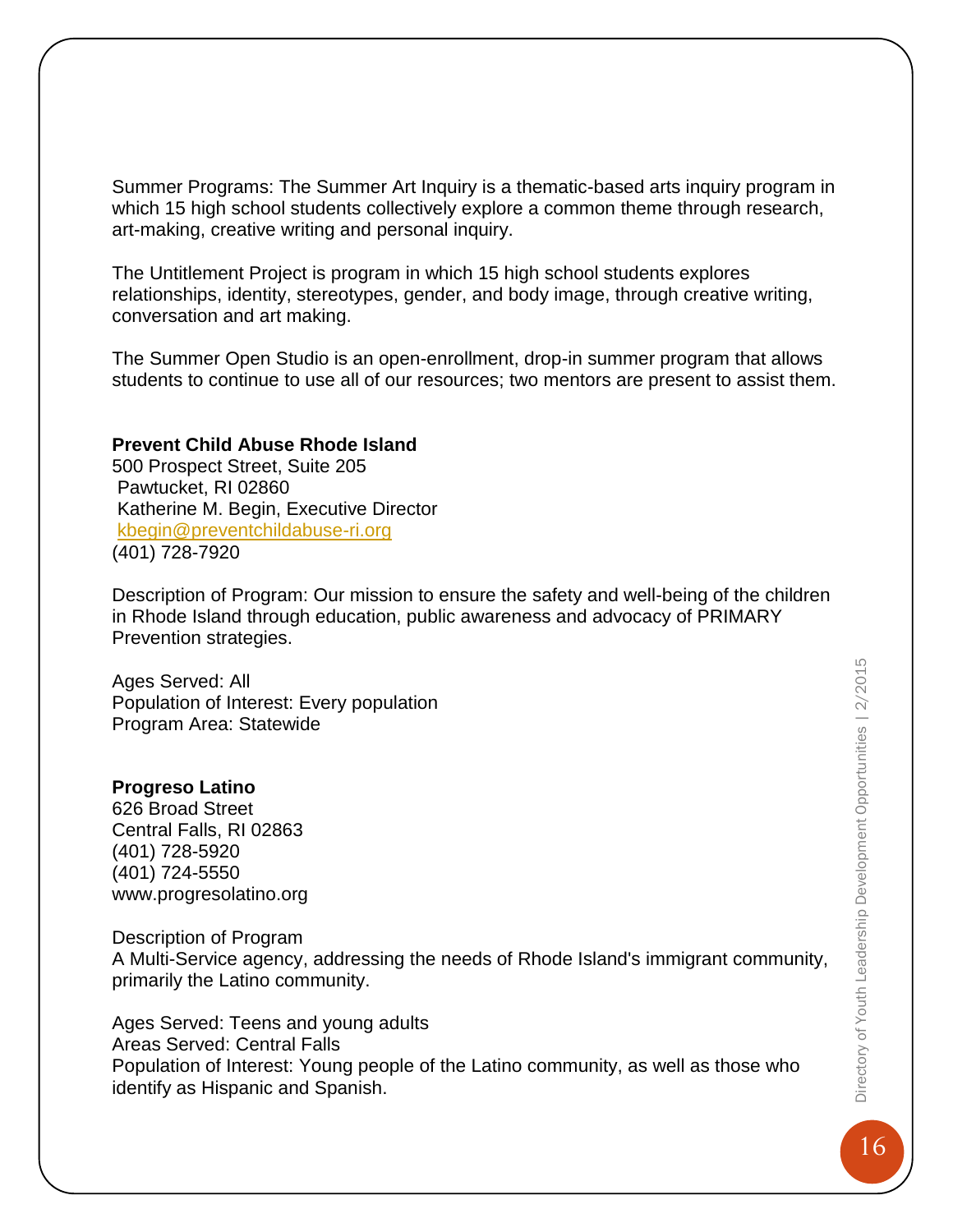#### [Program Areas:](http://www.bestbuddiesrhodeisland.org/)

[Our after-school program is committed to encouraging success among youth and](http://www.bestbuddiesrhodeisland.org/)  [bringing neighbors together to foster a sense of community pride. We offer: After-school](http://www.bestbuddiesrhodeisland.org/)  [Academic Enrichment, Violence Prevention workshops, Leadership Development, field](http://www.bestbuddiesrhodeisland.org/)  [trips, dance classes, arts and crafts, and recreational Activities.](http://www.bestbuddiesrhodeisland.org/)

#### **[Providence Youth Student Movement](http://www.bestbuddiesrhodeisland.org/)**

669 Elmwood Ave, Suite B-7 Box #16 [Providence, RI 02907](http://www.bestbuddiesrhodeisland.org/) [www.prysm.us](http://www.bestbuddiesrhodeisland.org/) [sarath@prysm.us](mailto:sarath@prysm.us) [\(401\) 383-7450](http://www.bestbuddiesrhodeisland.org/)

Description of Program:

[PrYSM is a non-profit SEA youth-led organization, with four staff, three solid programs,](http://www.bestbuddiesrhodeisland.org/)  [a strong board of directors, and a clear and passionate vision for social change.](http://www.bestbuddiesrhodeisland.org/)  [PrYSM's vision is end all forms of violence, whether they come from the self, the](http://www.bestbuddiesrhodeisland.org/)  [community, or from institutions and systems.](http://www.bestbuddiesrhodeisland.org/)

#### [Ages Served: 14 and up](http://www.bestbuddiesrhodeisland.org/)

Areas Served: [Greater Providence](http://www.bestbuddiesrhodeisland.org/) [Population of Interest: Youth and young adults from South East Asian \(SEA\)](http://www.bestbuddiesrhodeisland.org/)  [backgrounds.](http://www.bestbuddiesrhodeisland.org/)

#### [Program Areas:](http://www.bestbuddiesrhodeisland.org/)

[The Organizing Circle: The OC program challenges us to step up, address problems in](http://www.bestbuddiesrhodeisland.org/)  [the community, and pushes us to think of ways we can make positive change. Through](http://www.bestbuddiesrhodeisland.org/)  [the program, we aspire to become critical thinkers, fearless leaders, and social change](http://www.bestbuddiesrhodeisland.org/)  [activists. Being in the OC means coming to 3 to 5 meetings per week committing](http://www.bestbuddiesrhodeisland.org/)  [between 6-10 hours.](http://www.bestbuddiesrhodeisland.org/)

[Women's Group: The SEA Women's Support Group program is a safe space for young](http://www.bestbuddiesrhodeisland.org/)  [Southeast Asian \(SEA\) women to build leadership skills, develop collective analyses](http://www.bestbuddiesrhodeisland.org/)  [and problem solving of shared problems, to challenge popular concepts about gender,](http://www.bestbuddiesrhodeisland.org/)  [and to create social change through community organizing.](http://www.bestbuddiesrhodeisland.org/)

[seaQuel: Southeast Asian Queers United for Empowerment and Leadership's \(seaQuel\)](http://www.bestbuddiesrhodeisland.org/)  [mission is to provide a safe and supportive space for gay, lesbian, bisexual,](http://www.bestbuddiesrhodeisland.org/)  [transgendered, queer and questioning \(GLBTQQ\) as well as straight SEAA \(Southeast](http://www.bestbuddiesrhodeisland.org/)  [Asian American\) youth where they can lead healthy lives and develop their leadership](http://www.bestbuddiesrhodeisland.org/)  [and organizing skills to become involved in creating social change in their communities.](http://www.bestbuddiesrhodeisland.org/)  [seaQuel builds the leadership skills of SEAA youth, brings cross-cultural and inter](http://www.bestbuddiesrhodeisland.org/)[generational dialogue on sexuality to the SEAA community, and seeks to challenge the](http://www.bestbuddiesrhodeisland.org/)  [larger GLBTQQ community's definition of diversity.](http://www.bestbuddiesrhodeisland.org/)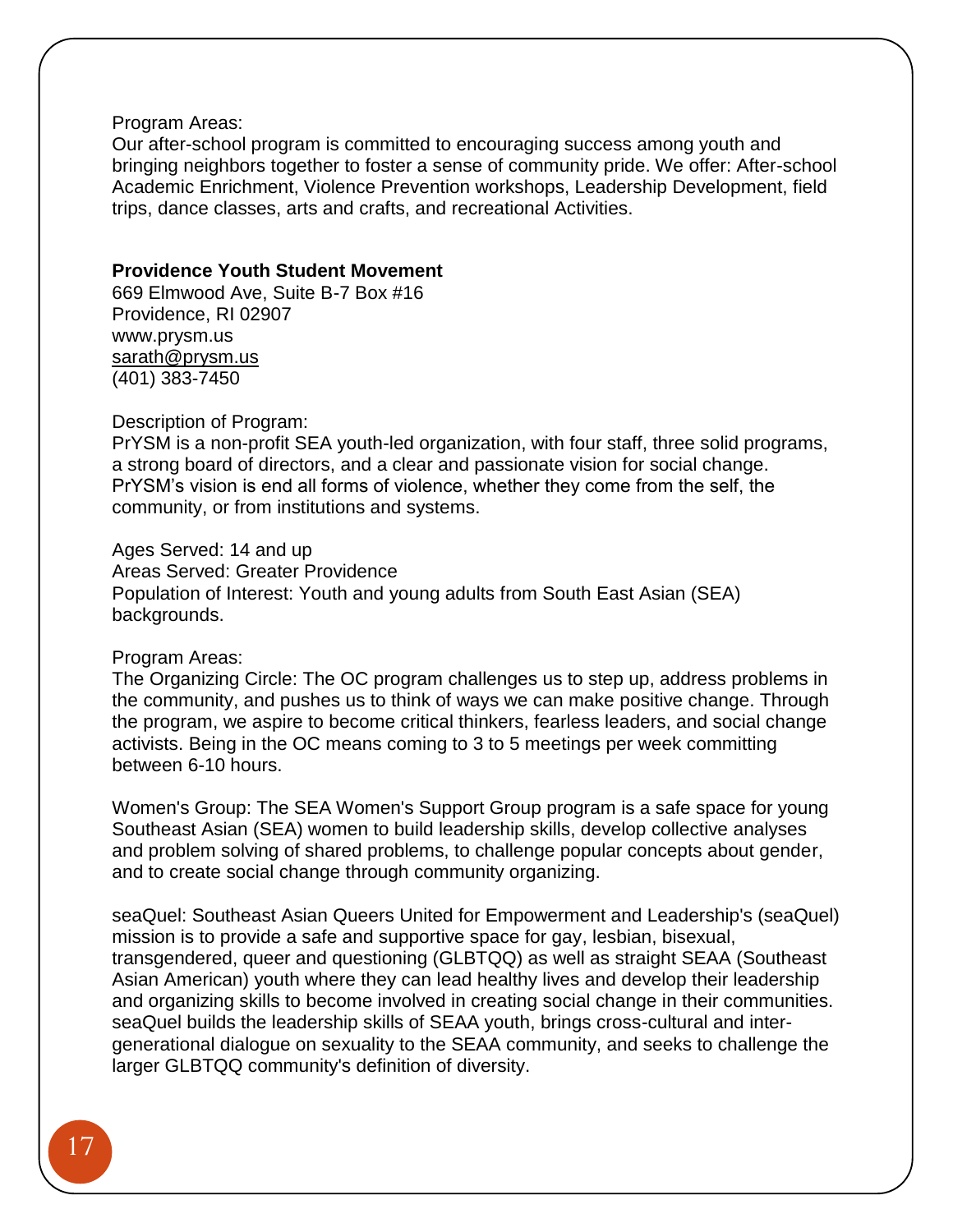[BRIDGE: BRIDGE stands for Building Rhode Islanders' Development and General](http://www.bestbuddiesrhodeisland.org/)  [Education. As an organization committed to building power within the Southeast Asian](http://www.bestbuddiesrhodeisland.org/)  [American community, PrYSM recognizes that the education system is not meeting the](http://www.bestbuddiesrhodeisland.org/)  [needs of our people. In Providence, Southeast Asians have consistently high dropout](http://www.bestbuddiesrhodeisland.org/)  [rates and consistently low levels of overall educational attainment. Our schools are not](http://www.bestbuddiesrhodeisland.org/)  preparing us for the future -- [as individuals, or as a community. BRIDGE is a program](http://www.bestbuddiesrhodeisland.org/)  [for youth who have dropped out of high school and want to get their GED. Unlike other](http://www.bestbuddiesrhodeisland.org/)  [GED programs, BRIDGE offers intensive, individualized instruction, and includes a](http://www.bestbuddiesrhodeisland.org/)  [focus on community issues. All BRIDGE students are required to contribute to the](http://www.bestbuddiesrhodeisland.org/)  [Organizing Circle and are encouraged to seek out the connections between their own](http://www.bestbuddiesrhodeisland.org/)  [lives and the life of Providence's Southeast Asian American community. To join](http://www.bestbuddiesrhodeisland.org/)  [BRIDGE, you must be: 14 to 21 years old; be Cambodian, Laotian, Hmong,](http://www.bestbuddiesrhodeisland.org/) or [Vietnamese; and dedicated to making change for yourself and others.](http://www.bestbuddiesrhodeisland.org/)

#### **Rhode Island Department of Health Internship Program**

Rhode Island Department of Health 3 Capitol Hill Providence, Rhode Island 02908-5097 Carmen Boucher [Carmen.boucher@health.ri.gov](mailto:Carmen.boucher@health.ri.gov) 401-222-5926

#### Description of Program

Health- Office of Special Needs offers an Internship Program for RI's high school with special needs students to assist in office based and entry-level work throughout the Rhode Island Department of Health.

Ages Served: 18- 21 Areas Served: Statewide Population of Interest: Students of Rhode Island's Transition Academies and high schools students with various special needs.

Program Area: Work exploration, job readiness skill development and experiences in the area of public health.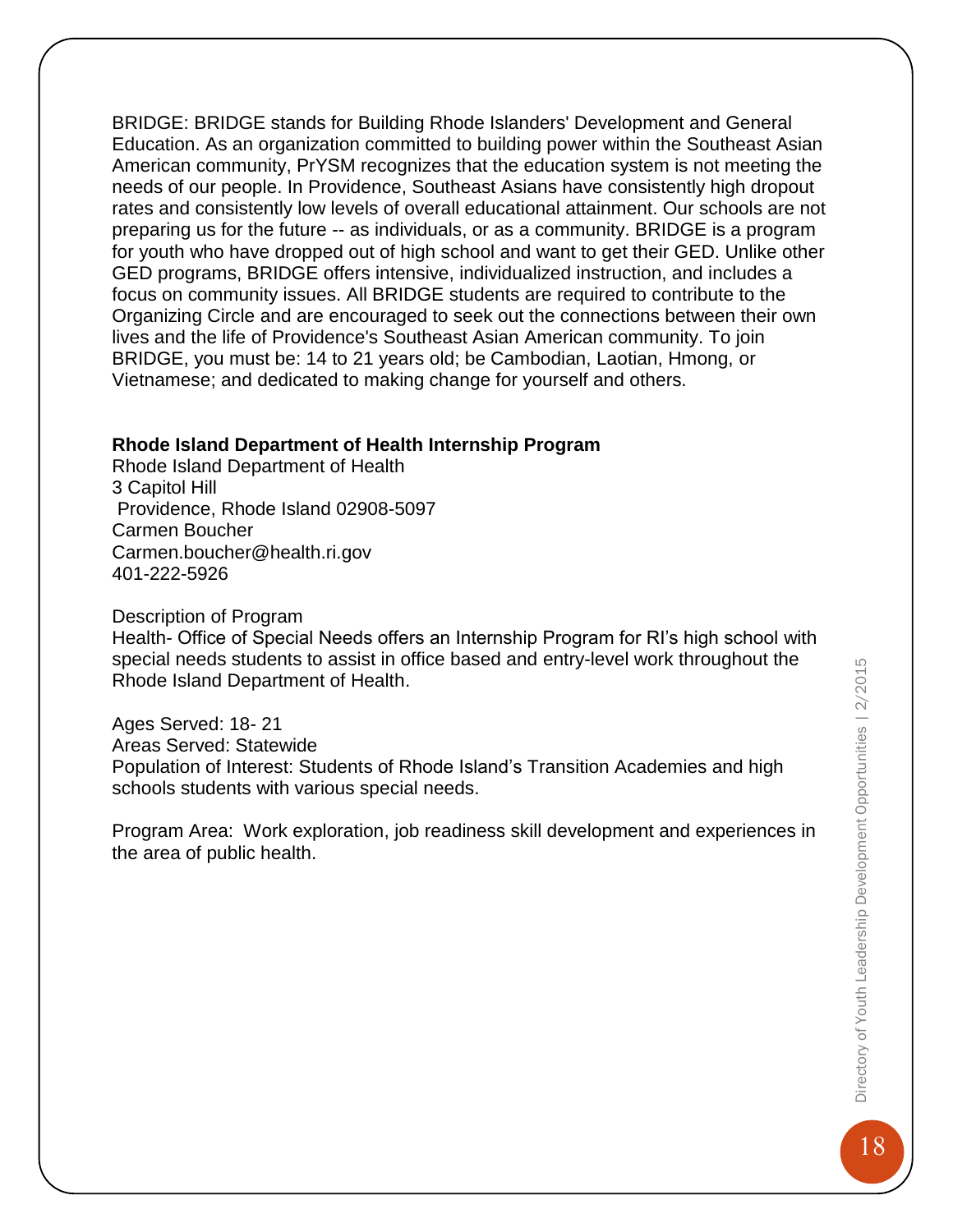#### **Rhode Island for Community & Justice (RICJ)**

c/o URI Providence Campus 80 Washington Street, Room 436 Providence, RI 02903-1803 Nanda Shewmangal, Assistant Director/Youth Programs Director [leadership@ricj.org](mailto:leadership@ricj.org) Tel: (401) 467-1717 x 103 Web: [www.ricj.org](http://www.ricj.org/)

Description of Program: RICJ is a social justice organization dedicated to fighting bias, bigotry and racism and promoting understanding and respect among all races, religions and cultures through advocacy, conflict resolution and education. It is our purpose to transform communities to be more inclusive and just by empowering leaders to make institutional change.

Ages Served: Teens Area Served: Statewide Population of Interest: Young people interested in diversity and leadership

#### Program Areas:

Project RESPECT

This leadership development program brings 30-50 young people from all over the state together at a one week residential camp, where they explore the challenges and rewards of building community among people with diverse backgrounds and experiences. Participants spend the next year in service to their own communities by developing projects that promote respect and understanding among all students at their schools. Please visit the website for a brochure and an application.

#### Youth Action Council

Youth Action Council is a leadership and personal development program for the high school-age youth involved in RICJ programs. The group meets monthly to determine projects and explore their leadership skills and areas of potential growth.

#### Leadership in the New Century

Leadership in the New Century brings students and teachers from public and private high schools together to increase diversity awareness and to train students to lead their peers in diversity awareness.

Program Areas

Youth leadership diversity and cultural awareness, community service, public policy.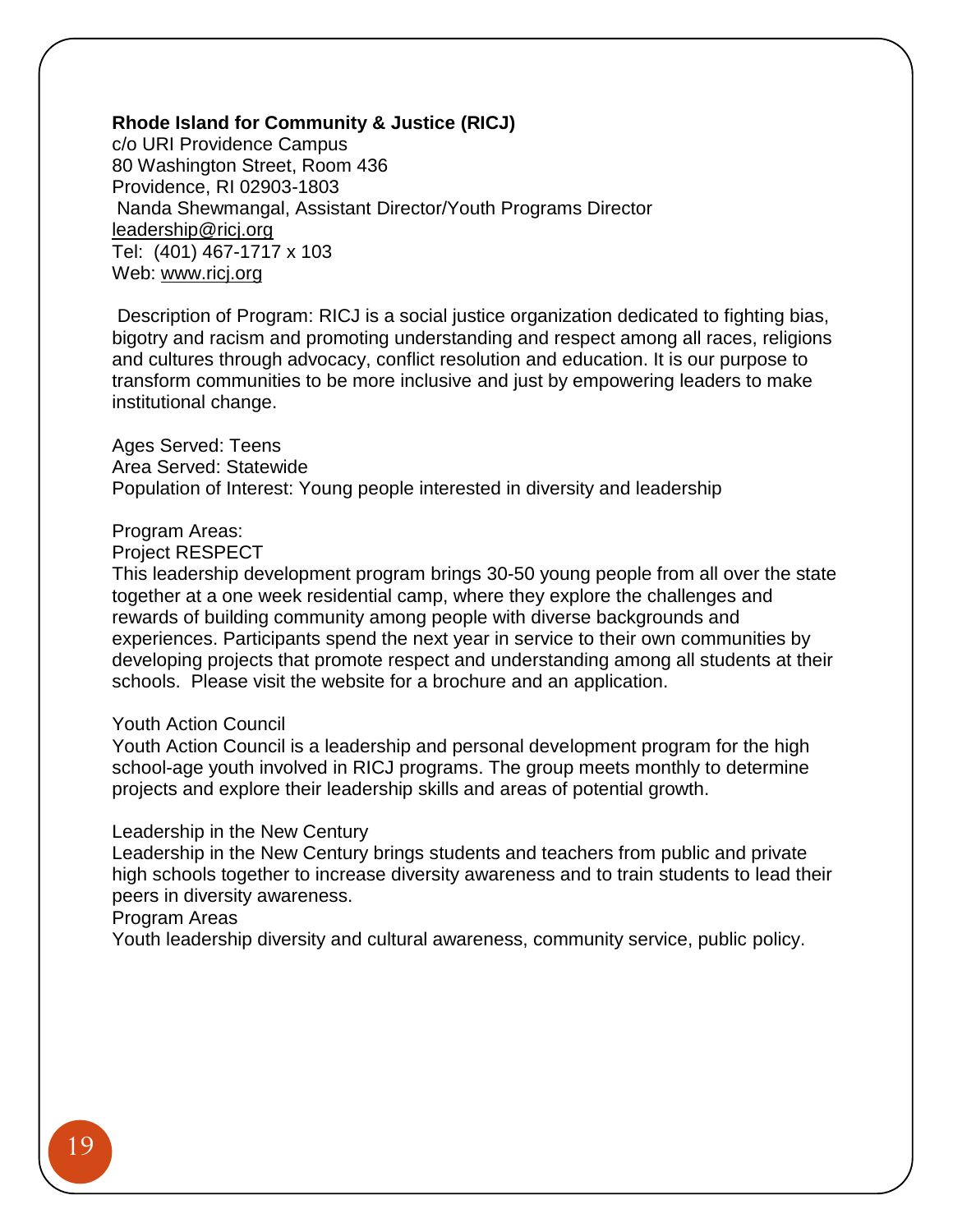## **Rhode Island Youth Leadership Forum (YLF)**

Susan Shapiro at 263-7876 or Carol McKenna at 738-1013 ext 10 <http://www.riylf.org/home.html>

#### Description of Program

The Rhode Island Youth Leadership Forum (YLF) is an innovative, exciting program for high school juniors and seniors with disabilities who have demonstrated leadership capabilities in their communities and schools. The four-day forum includes many activities to help you to further develop your leadership potential and identify and clarify your future goals. Approximately 12 students with disabilities will be selected to participate.

Ages Served: Student who have a disability; Students who are in the 11th or 12th grade (some grade exceptions may be made) Areas Served: Statewide Population of Interest: Youth with disabilities

## **RiverzEdge Arts Project**

196 Second Avenue Woonsocket, RI 02895 Brad Fesmire *or* Catherine Hood Riverzedge Arts - Arts & Business Entrepreneurship Program [brad@riverzedgearts.org](mailto:brad@riverzedgearts.org) / [catherine@riverzedgearts.org](mailto:catherine@riverzedgearts.org) 401.767.2100

Description of Program: Youth in the Arts & Business Entrepreneurship Program run 5 art and design micro-businesses, including Design Works (graphic design), Media Works (digital photography and video), Print Works (screen printing), the Public Art Lab, and the Green Design Lab. Participants create professional-quality client work and complete grant-funded public projects while receiving high-quality arts and STEM education, and developing marketable workforce skills.

## Ages Served: 12-24

Area Served: Woonsocket, RI and surrounding communities (including Smithfield, North Smithfield, Cumberland, Lincoln Burrillville/Pascoag, Providence, North Providence, and Blackstone, MA

Population of Interest:

The Arts & Business Program primarily serves at-risk and/or low-income youth, but all interested youth are welcome to apply, regardless of city, school, academic standing, or previous art/design experience. (*Please note*: Arts & Business is not a drop-in program, but essentially a job. Participants are required to commit to working 10 hours per week during the school year and 20 hours per week during the summer.)

Program Area: Teens in the Arts & Business Program receive support in graduating from high school or earning a GED and applying to college or the workforce, and are paid an educational stipend for their work.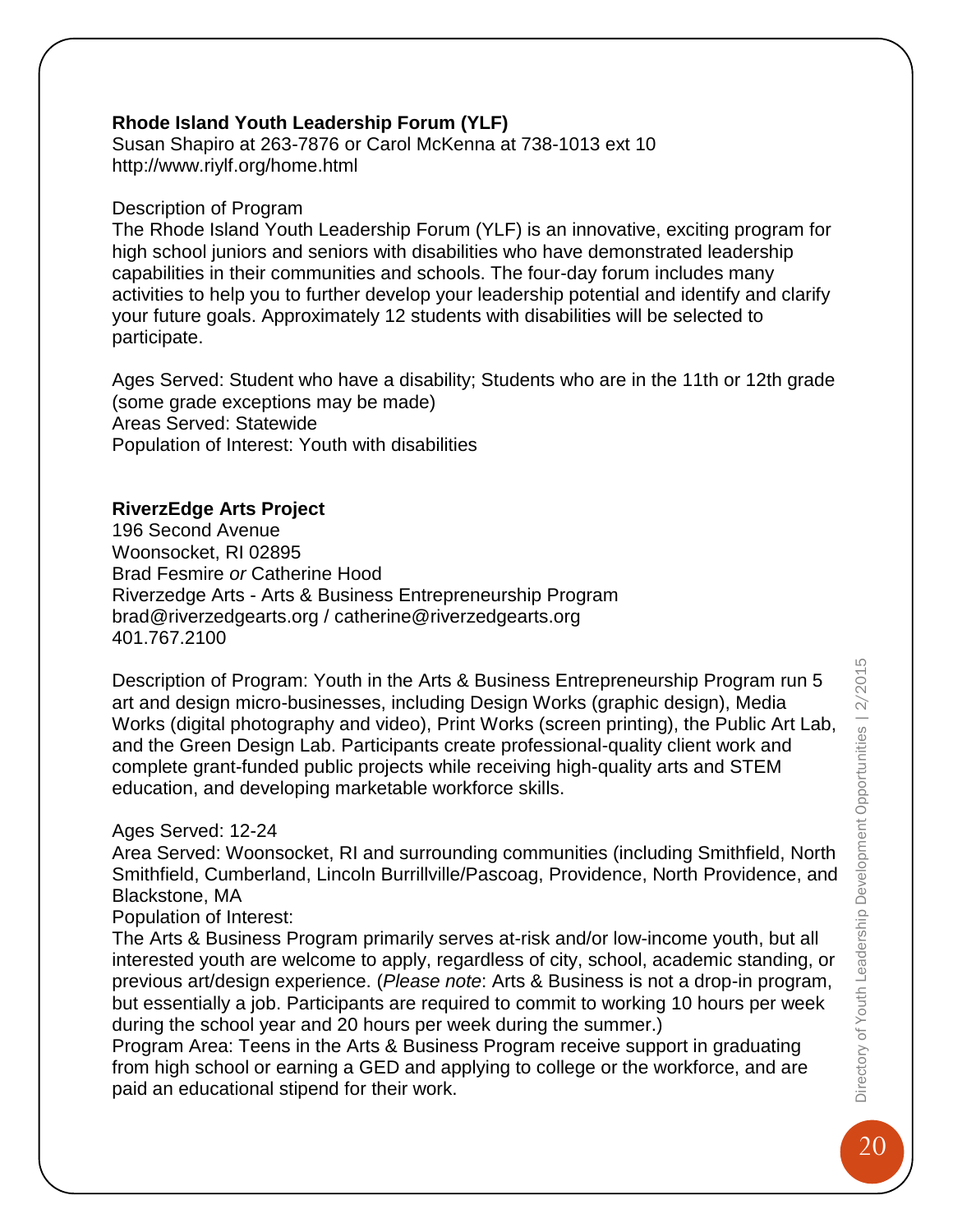### **Serve Rhode Island**

655 Broad Street Providence, RI 02907 (401) 331-2298 [www.ServeRhodeIsland.org](http://www.serverhodeisland.org/)

Description of Program

Serve Rhode Island transforms the lives of Rhode Islanders by increasing the number of people engaged in volunteer and service activities in their communities. SRI connects individuals with opportunities for community service.

Ages Served: Youth, teens, families, adults, 55+ Areas Served: Statewide Populations of Interest: Disaster volunteers, service project volunteers, 55+ and senior volunteers, youth & family volunteers

#### **Special Olympics Project Unify**

Description of Program:

Project Unify is a program to activate youth for Special Olympic and people with intellectual disabilities. The focus of this project is high school based Unified Sports program, which is endorsed by the Rhode Island Interscholastic League and the RI Department of Education. Project UNIFY's goal is to activate young people to develop school communities where all young people are agents of change. For information on upcoming Project Unify High School Volleyball or Basketball Games, please go to the Rhode Island Interscholastic League website at [www.RIIL.org](http://www.riil.org/) for a complete listing of games and updates on any date/time changes.

Ages Served: (10-18) Area Served: Statewide Populations of Interest: Youth with and without special needs.

Barrington High School 220 Lincoln Avenue Barrington, RI 02806 George Finn (401-247-3150) [FinnG@bpsmail.org](mailto:FinnG@bpsmail.org)

Bishop Hendricken High School 2615 Warwick Avenue Warwick, RI 02889-4292 Allison Shank [ashank@hendricken.com](mailto:ashank@hendricken.com) 401.739.3450, ext. 122

Burrillville High School 425 East Avenue Harrisville, RI 02830 Kathryn Johnson [johnstonk@bsd-ri.net](mailto:johnstonk@bsd-ri.net) 401.568.1310

Central Falls High School 24 Summer Street Central Falls, RI 02863 Chris Conway [conwayc@cfschools.net](mailto:conwayc@cfschools.net) 401.727.7710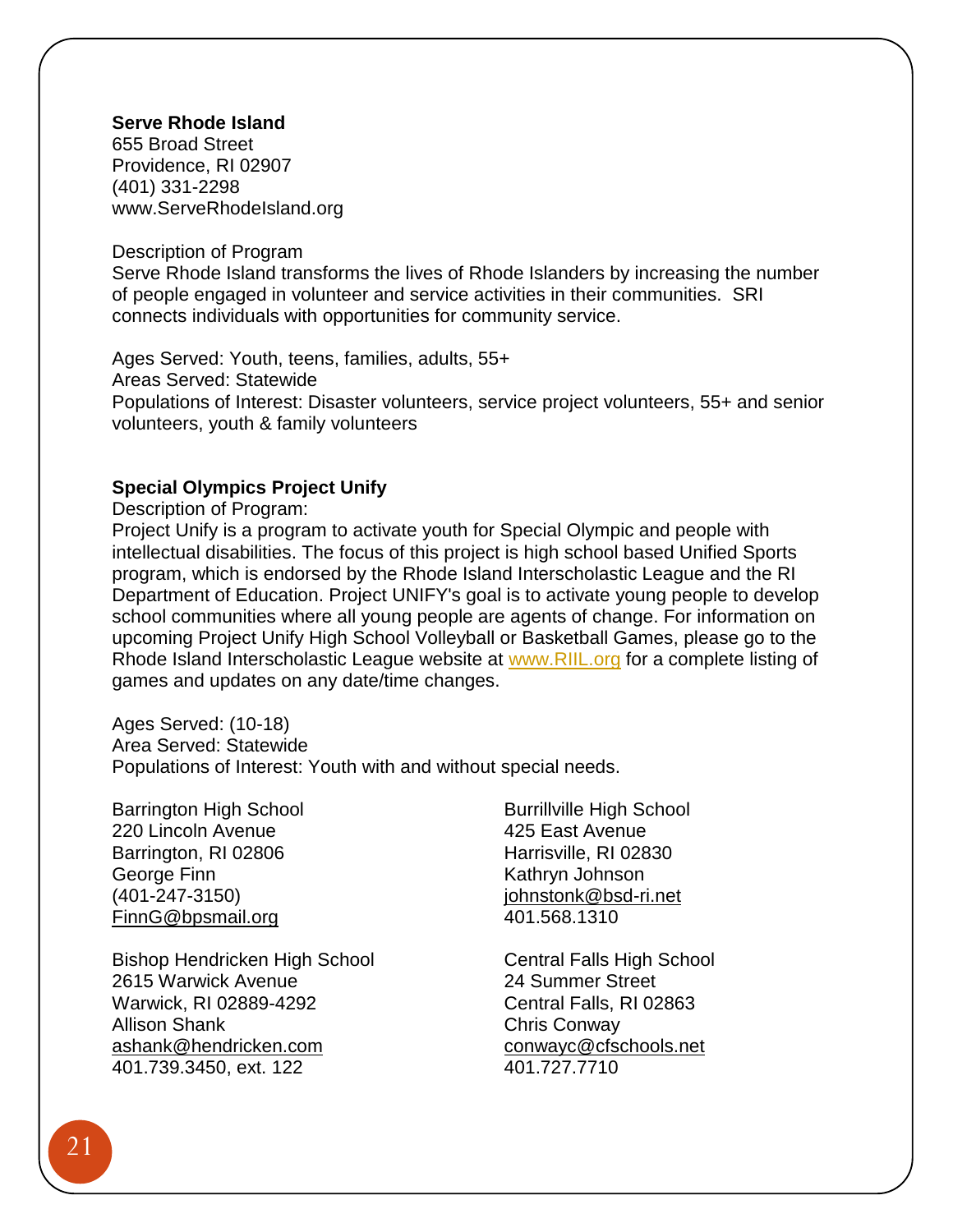Chariho High School 453 Switch Road, Wood River Junction, RI 02894 Michael Shiels [micheal.shiels@chariho.k12.ri.us](mailto:micheal.shiels@chariho.k12.ri.us) 401.364-7778

Cranston East High School 899 Park Avenue Cranston, RI 02910 Tara Barone [tbarone@cpsed.net](mailto:tbarone@cpsed.net) 401-270-8126

Cranston High School West 80 Metropolitan Ave Cranston, RI 02920 Matt Reis Liaison [mreis@csped.net](mailto:mreis@csped.net) 401.270.8049

Coventry High School 40 Reservoir Road Coventry, RI 02816-6457 Brooke Macomber [macomberbrooke@coventryschools.net](mailto:macomberbrooke@coventryschools.net) Phone-(401) 822-9499

Cumberland High School 2600 Mendon Road Cumberland, RI 02864 Julie Bannon [jbannon@cpsed.net](mailto:jbannon@cpsed.net) 401.658.2600

East Greenwich High School 300 Avenger Drive East Greenwich, RI 02818 Chris Cobain [ccobain@egsed.net](mailto:ccobain@egsed.net) 401.398.1300

Exeter/ West Greenwich High School 930 Nooseneck Hill Road West Greenwich, RI 02817 Timothy Daft AD [timothydaft@ewg.k12.ri.us](mailto:timothydaft@ewg.k12.ri.us) 401.397.6893

Hope High School 324 Hope Street Providence, RI 02906 Rachel Moran [rachel.moran@ppsd.org](mailto:rachel.moran@ppsd.org) 401.456.9161

Juanita Sanchez Educational Complex 182 Thurbers Avenue Providence, RI 02905 Steven Nadeau [steven.nadeau@ppsd.org](mailto:steven.nadeau@ppsd.org) (401) 278-0562

Lincoln High School 135 Old River Road, Lincoln, RI 02865 Heidi Godowski [godowskih@lincolnps.org](mailto:godowskih@lincolnps.org) (401) 334-7500

Mt. Hope High School 199 Chestnut Street, Bristol, RI 02809 Christy Belisle [belislsec@bw.k12.ri.us](mailto:belislsec@bw.k12.ri.us) 401.254.5980

Mount Pleasant High School 434 Mt Pleasant Ave, Providence, RI 02908 Zack Pinto [zachary.pinto@ppsd.org](mailto:zachary.pinto@ppsd.org) 401.456.9181

Narragansett High School 245 South Pier Road Narragansett, RI 02882 Krystal Cagnon [kcagnon@narragansett.k12.ri.us](mailto:kcagnon@narragansett.k12.ri.us) 401.792.9400

22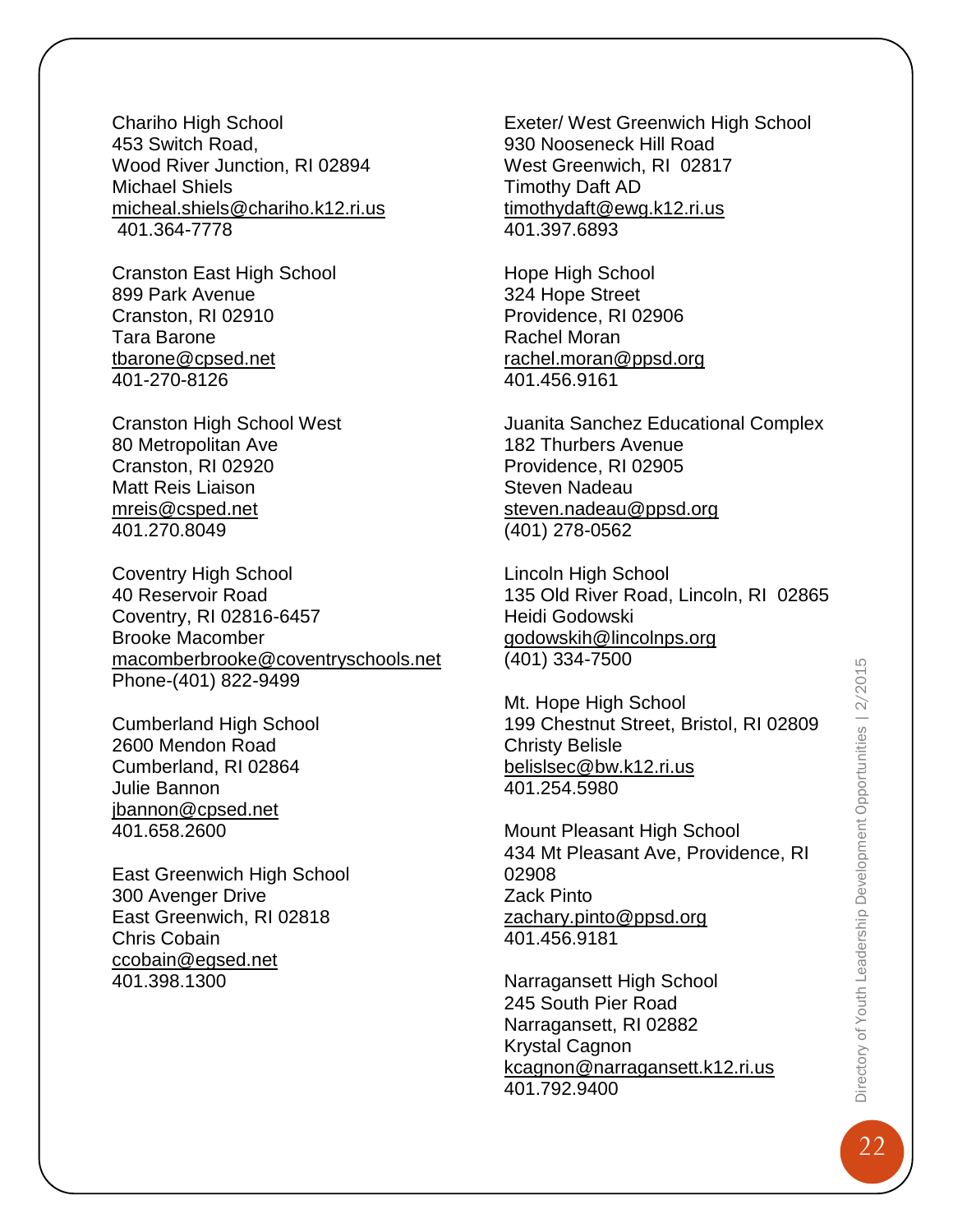North Kingstown High School 150 Fairway Drive North Kingstown, RI 02852 Howard Hague [howardhague@nksd.net](mailto:howardhague@nksd.net) 401.268.6236

North Providence High School 1828 Mineral Spring Avenue North Providence, RI 02904 Jackie Hilton [jacqueline.hilton@npsd.k12.ri.us](mailto:jacqueline.hilton@npsd.k12.ri.us) 401.233.1150

Pilgrim High School 11 Pilgrim Parkway Warwick RI 02888 Jeanne Miranda [mirandaj@warwickschools.net](mailto:mirandaj@warwickschools.net) 401.734.3250

Ponaganset High School 91 Anan Wade Road Smithville-North Scituate, RI 02857 Beth Keeling [bkeeling3@aol.com](mailto:bkeeling3@aol.com) 401.710.7500

Portsmouth High School 120 Education Lane Portsmouth, RI 02877 Christine Lawrence [christinelawerence@portsmouthschools](mailto:christinelawerence@portsmouthschoolsri.org) [ri.org](mailto:christinelawerence@portsmouthschoolsri.org) 401.683.2124

Rogers High School 15 Wickham Road Newport RI 02840 Raleigh Brennan [raleighbrennan@npsri.net](mailto:raleighbrennan@npsri.net) 401.847.6235

Scituate High School 94 Trimtown Road North Scituate, RI 02857 Tim Brown [tbrown@scituateri.net](mailto:tbrown@scituateri.net) 401.647.4120

Smithfield High School 90 Pleasant Ave Smithfield RI 02917 Daniel Kelley, Principal [dkelley@smithfield-ps.org](mailto:dkelley@smithfield-ps.org) 401.949.2050

South Kingstown High School 215 Columbia St, Wakefield RI 02879 Terrie Marchesseault [tmarchesseault@skschools.net](mailto:tmarchesseault@skschools.net) 401.360.1000

Tiverton High School 100 North Brayton Road Tiverton RI 02818 Dave Landoch [dlandoch@tivertonschools.org](mailto:dlandoch@tivertonschools.org) 401.624.8494

Toll Gate High School 575 Centerville Road Warwick RI 02886 Marita Rachiele [rachielem@warwickschools.org](mailto:rachielem@warwickschools.org) 401.734.3300

Tolman High School 150 Exchange St, Pawtucket RI 02860 Candi Turner [turnerc@psdri.net](mailto:turnerc@psdri.net) 401.729.6400

Warwick Vets High School 2401 W Shore Road, Warwick RI 02889 Sara Amato [amatos@warwickschools.org](mailto:amatos@warwickschools.org) 401.734.3200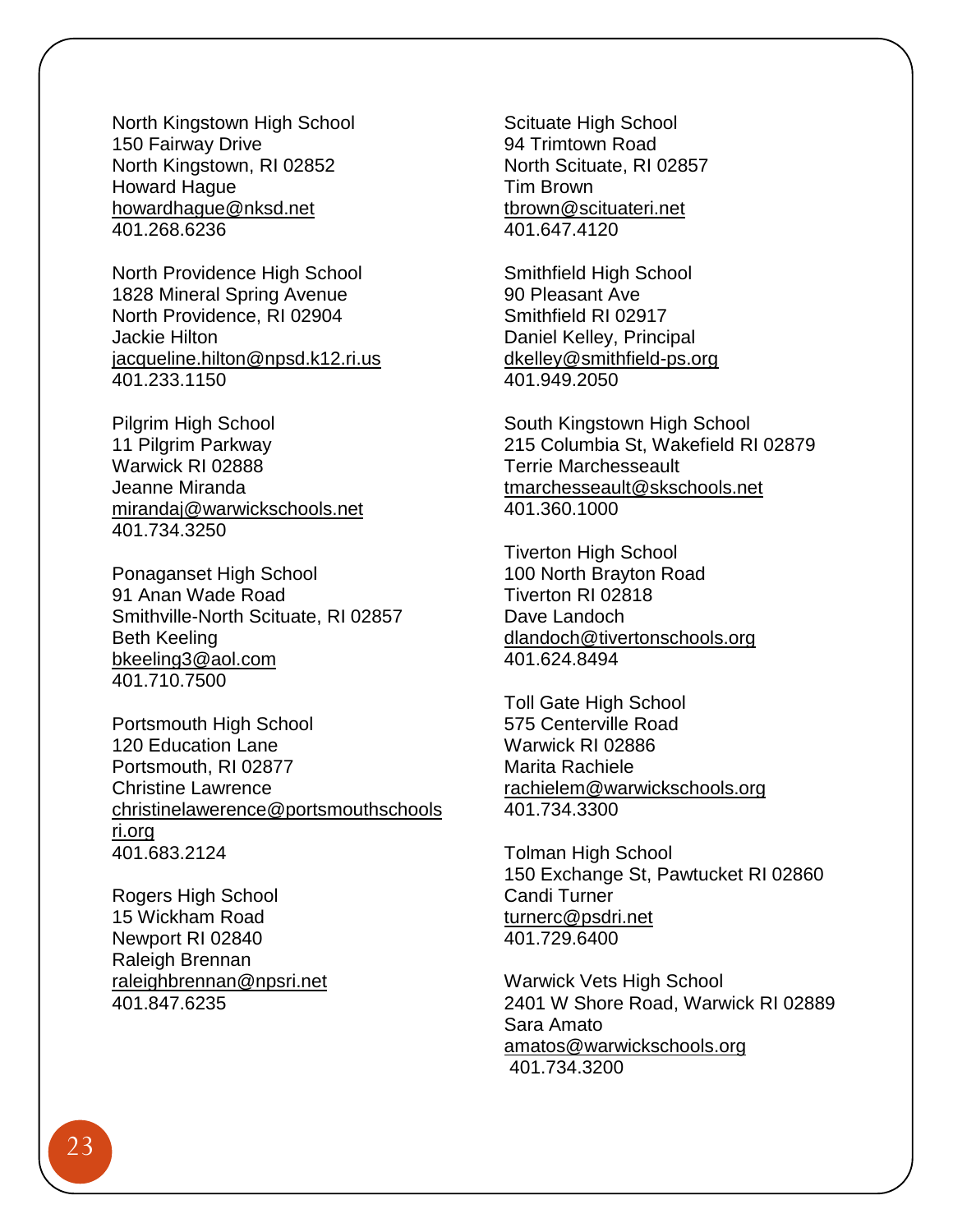Westerly High School 23 Ward Ave Westerly RI 02891 Brendan Murphy [bmurphy@westerly.k12.ri.us](mailto:bmurphy@westerly.k12.ri.us) 401.596.2109 401.456-9181

Woonsocket High School 777 Cass Avenue Woonsocket RI 02895 Samantha Darling [sdarling@woonsocketschools.com](mailto:sdarling@woonsocketschools.com) 401.767.4704

## **TALC: The Adolescent Leadership Council of Hasbro Children's Hospital**

[TALCProgram@gmail.com,](mailto:TALCProgram@gmail.com) [www.TALCProgram.org](http://www.talcprogram.org/) (401) 444-7563

Description of Program: TALC is a program for adolescents who live with chronic medical illness. We meet throughout the year to provide opportunities for teens to get social support from peers who live with illness while performing leadership and advocacy projects. Students from local colleges and universities who also live with illness act as mentors to the group. New members can start 3 times a year (September, January, April) through the Transition Program. Returning members are part of the Leadership Council, which is also the official youth advisory council for Hasbro Children's Hospital

Ages Served:13-18

Area Served: Rhode Island, Southern Massachusetts, and Eastern Connecticut Population of interest: Adolescents with chronic medical illness (i.e. diabetes, lupus, cardiac conditions, GI conditions, cancer, neuromuscular disorders, etc.)

Program areas: Leadership, mentoring, advocacy, social support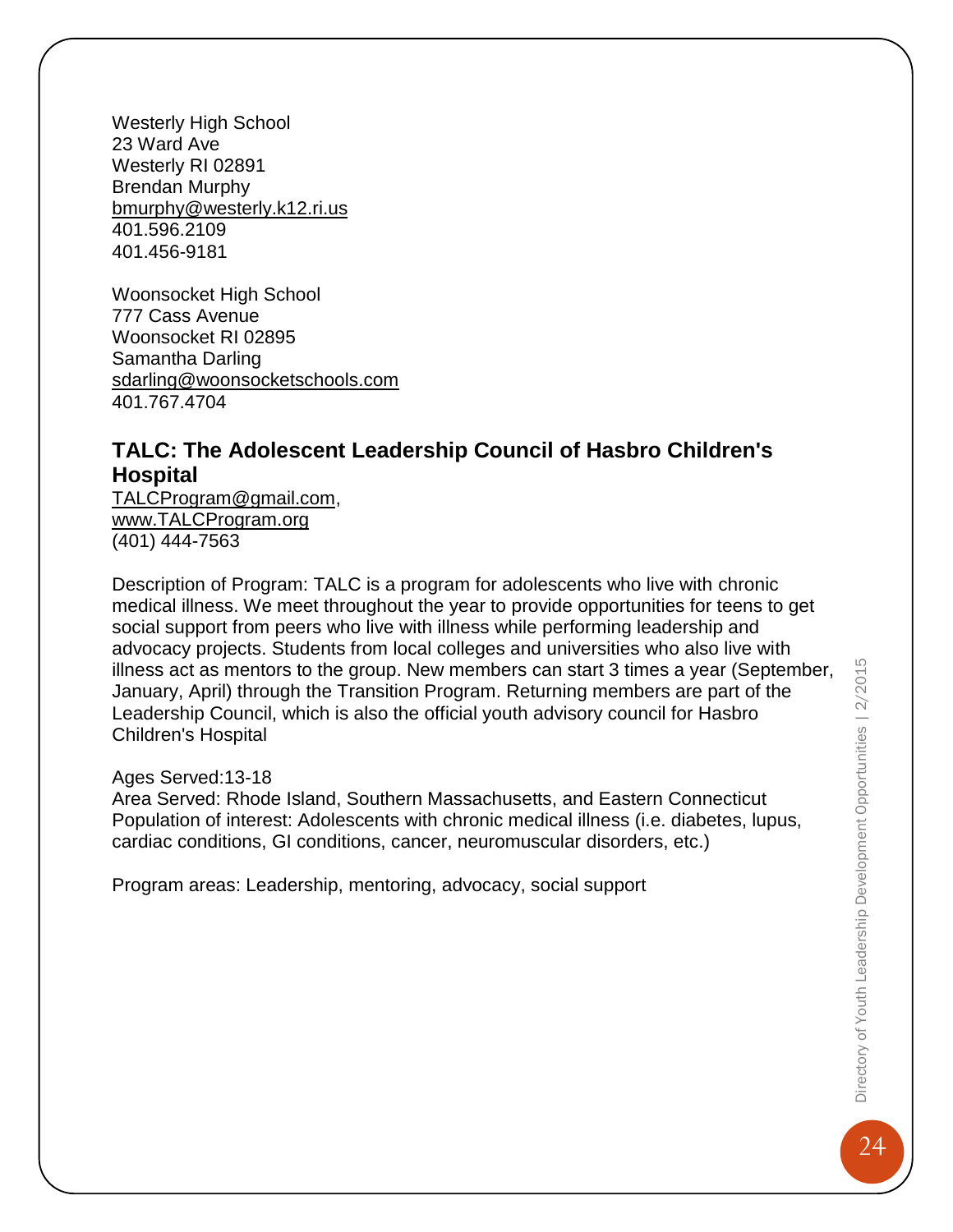## **The Groden Center, Inc**.

610 Manton Avenue Providence, Rhode Island 02909 Sherri Huxtable 401.274.6310 [www.grodencenter.org](http://www.grodencenter.org/)

Description of Program: Transition to Adulthood Program

Ages Served: 14-18 Areas Served: Statewide Population of interest: individuals with Asperger Syndrome, Nonverbal Learning Disability, High Functioning Autism,

#### Program Area:

Community of Support Services: The Groden Center's Community Support Services Department provides consultation and training services throughout the community as well as outpatient programs including individual, family and group therapy.

The Transition to Adulthood Program (TAP) is a series of therapeutic-educational tracks designed to assist individuals with Asperger Syndrome, Nonverbal Learning Disability, High Functioning Autism, or similar social needs, through the challenges of high school and the transition to adulthood.

## **YESS (Youth Establishing Self-Sufficiency) Aftercare Services Program**

55 South Brow Street East Providence, RI 02914 Kimberly R. Rose 401.431.0555 x201 Fax: 401-431-0566 [www.ricorp.org](http://www.ricorp.org/)

#### Description of Program:

YESS is a voluntary aftercare program that provides services and supports that are individually tailored to meet the needs young adults formerly involved with DCYF. Young adults are assisted in identifying and utilizing applicable community-based resources with the goal of having each young adult ready to live independently before or by their 21st birthday.

#### Ages Served: ages 18-21

Areas Served: Rhode Island (including areas where young adults from Rhode Island may be living due to individual circumstances ex: out of state college or university)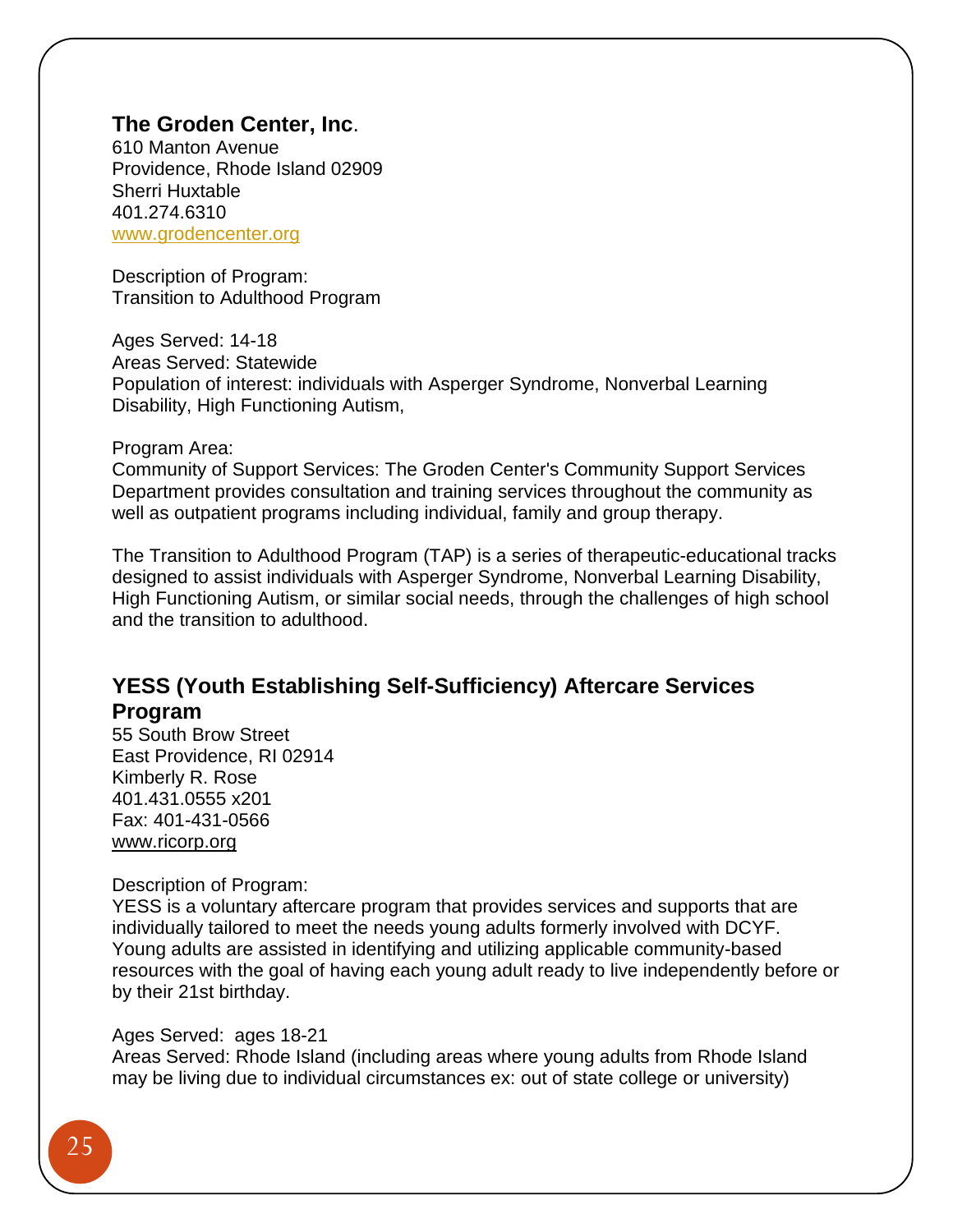Population of Interest: Young Adults who have been closed to the RI Family Court and DCYF and for whom the Department has determined there are no other viable permanency options.

\*The potential participant or their primary DCYF social worker may make a referral to YESS. To be effective, referrals should be made six months prior to the youth's 18th birthday or their anticipated closure date in Family Court, whichever date comes later.

#### Program Areas:

YESS participants are provided limited case management supports (8-10 hours per month), as well as assistance with establishing a budget and a Self-Sufficiency plan. Self-Sufficiency Specialists will help youth locate safe and affordable housing, assist with identifying a good employment match, and help them enroll in Higher Education, Technical Training and/or vocational training programs.

Youth may be provided housing/living expenses which are based on individual identified housing expense costs and is paid directly to them. With minimal exceptions, youth are expected to have a roommate. It is the program's expectation that as the young adults progress in skills and age they will become increasingly responsible for their housing expenses.

#### **YMCA Leaders Club**

371 Pine Street Providence, RI 02903 Melissa Walsh- Director of Community Development Providence YMCA Youth Services [mwalsh@gpymca.org](mailto:mwalsh@gpymca.org) w: (401) 427.1865

#### Description of Program

The YMCA Leaders Club meets weekly and engages in youth led leadership development activities & service-learning opportunities in Providence. The members of the Leaders Club are dedicated to continually developing their leadership skills while making a positive impact on their community.

Ages Served: 14-18 Area Served: Providence Population of Interest: Providence High School students

Program Areas Leadership Development & Service Learning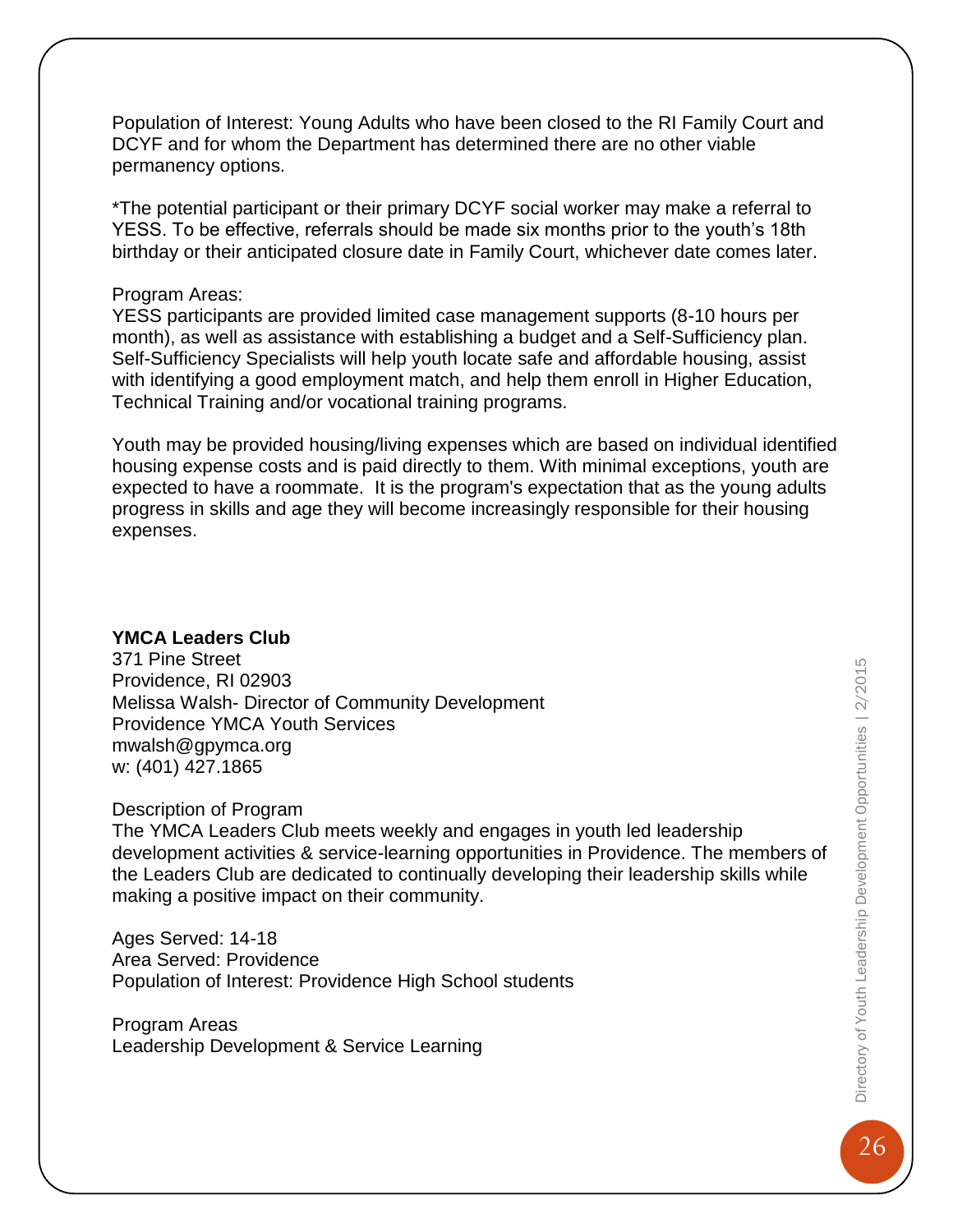#### **Youth Advisory Council**

The Rhode Island Department of Health Office of Special Needs 3 Capitol Hill, 302 Providence, RI 02908 Pauline Thompson [pauline.thompson@health.ri.gov](mailto:pauline.thompson@health.ri.gov) 401-222-4963

#### Description of Program

The Youth Advisory Council is an active work group that provides recommendations concerning public health initiatives and topics concerning a positive transition to adult life. The council meets monthly September-May with additional time spent on sub committees. Members of the Youth Advisory Council have the opportunity to learn and engage in other opportunities and to be members on the Dream Team. The Dream Team members serve as the young adult ambassadors of the Dare to Dream **Conference** 

Ages Served: 14-26 Area Serve: Statewide Population of Interest: Youth, young adults, and mentors interested in sharing talents, ideas, making friends, and making a difference!

Program Area: Youth Leadership and Development

#### **[Youth in Action \(YIA\)](http://www.211ri.org/find/Details.aspx?OrgId=30017)**

.

672 Broad Street Providence, RI 02907 (401) 751-4264 Main Phone [www.youthinactionri.org](http://www.youthinactionri.org/)

#### Description of Program

Youth In Action is a partnership between youth, adults, and community where young people are at the forefront of creating positive social change.

Ages Served: High School Area Served: Providence Population of Interest: Urban youth interested in making a positive social change

#### Program Areas

Community Meetings: Once a month all members of YIA come together to learn about a variety of topics ranging from facilitation, to time management, to youth activism. The meetings, which take place on the first Friday of each month, are led by YIA adult staff, mentors, current members, alumni and other volunteers. The monthly meetings provide an opportunity for the YIA community to come together and share information and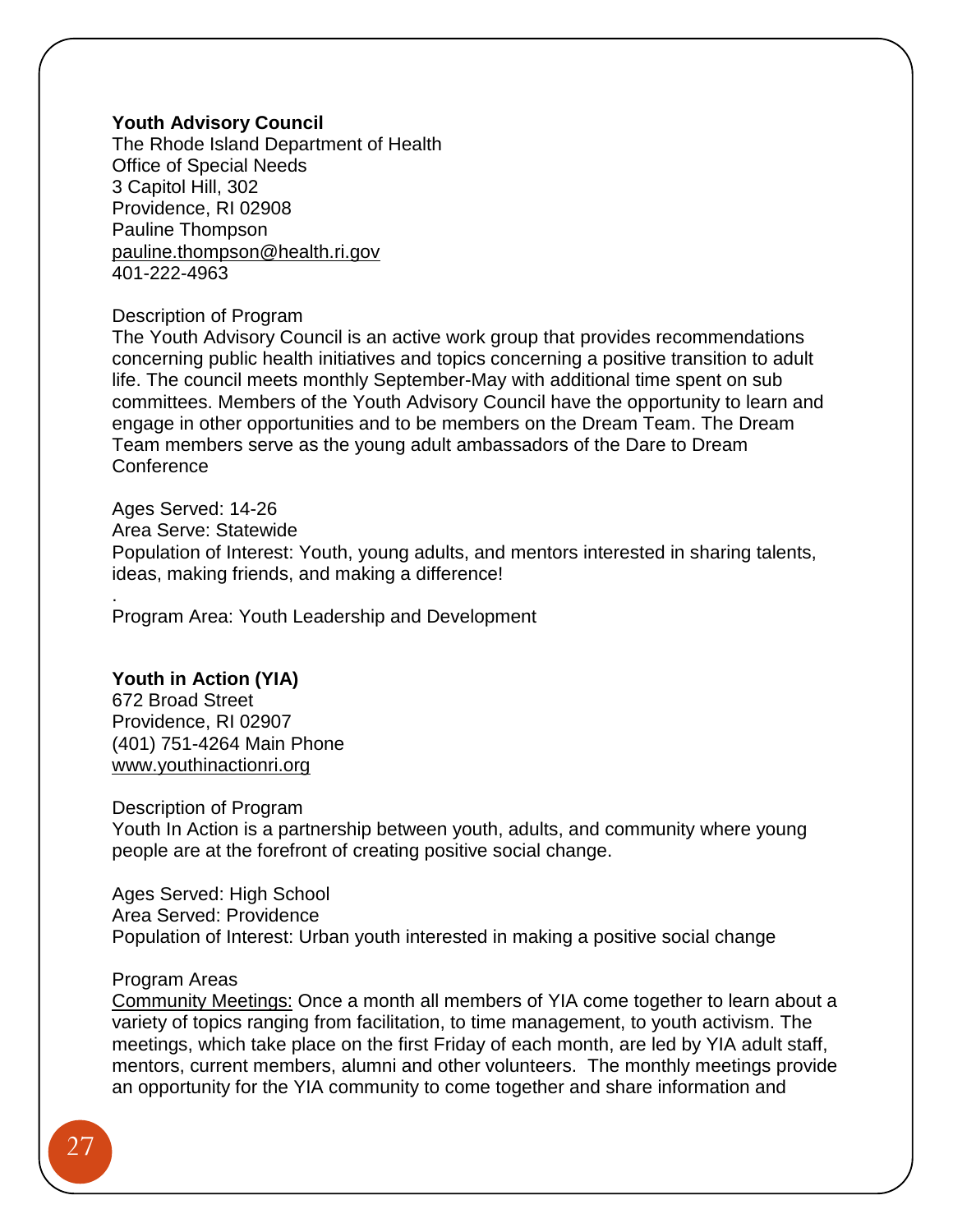connect. All members of the YIA community, including parents, friends and alumni are welcome.

The Youth 4 Change Coalition (Y4C): Y4C is a group of five organizations in Providence, RI that believe in youth power and leadership. They came together because they are deeply concerned about the lack of youth presence in public discussions. Decisions are made that affect youth first and sometimes more seriously than adults, without their voice at the table.Y4C believes that when young people have the access, support, and opportunity to impact policies and systems, the entire community benefits. Right now, Y4C is working on Providence's first Youth Bill of Rights, which will focus on the issues that impact young people most. They're also building a youth network to keep youth informed about issues and their community and ways to work on real solutions. The Y4C organizations are Direct Action for Rights and Equality (DARE), Providence Public Schools District Wide Student Government (DWSG), Providence Youth Student Movement (PrYSM), Young Voices, and Youth In Action. www.Y4Cri.org

Academic Mentoring Program: AMP is a FREE tutoring program for all Rhode Island high school students. Youth In Action works with Brown University to provide tutoring and SAT prep for all students who need help with any subject. The program takes place on Mondays and Thursdays at Brown University in Salomon Room 202 from 4 to 6pm. We also offer tutoring on Tuesdays and Wednesdays at Youth In Action (672 Broad St. Providence) from 4 to 6pm by appointment only. Please email or call Chachi for info or directions: chachi@youthinactionri.org or 401-751-4264 ext 6. AMP has supported hundreds of youth to keep their grades up and get to college.

College Visions: Youth In Action is proud to partner with College Visions, to make sure YIA seniors have a change to obtain a college education. College Visions provides lowincome and first-generation college-bound youth in Rhode Island with the individualized advising and resources needed to enroll in college. With College Visions' guidance, students access the support and knowledge to make informed college choices.

Next Generation Media: The Media Team is a group of dynamic youth who use modern technology to learn about and share information with their community. The Media team focuses on issues related to social justice and equality, to feed the community and their peers with knowledge about situations they wouldn't be informed about in school or by watching the news.

Youth Education About Health (YEAH): Members of YEAH Team are not your typical health teachers. The team was started by youth who wanted to stop teen pregnancy and STDs from hurting their community. Every year they reach 300 of their peers with information about pregnancy, HIV & STD prevention and health behaviors. Youth on the team worked with the RI Department of Health to create the YEAH curriculum. The team is in charge of hiring and training their own staff, and is responsible for setting and reaching program goals. Because of that, the sessions are always fun and youth can be really honest about the issues they face—which leads to real solutions! As a part of its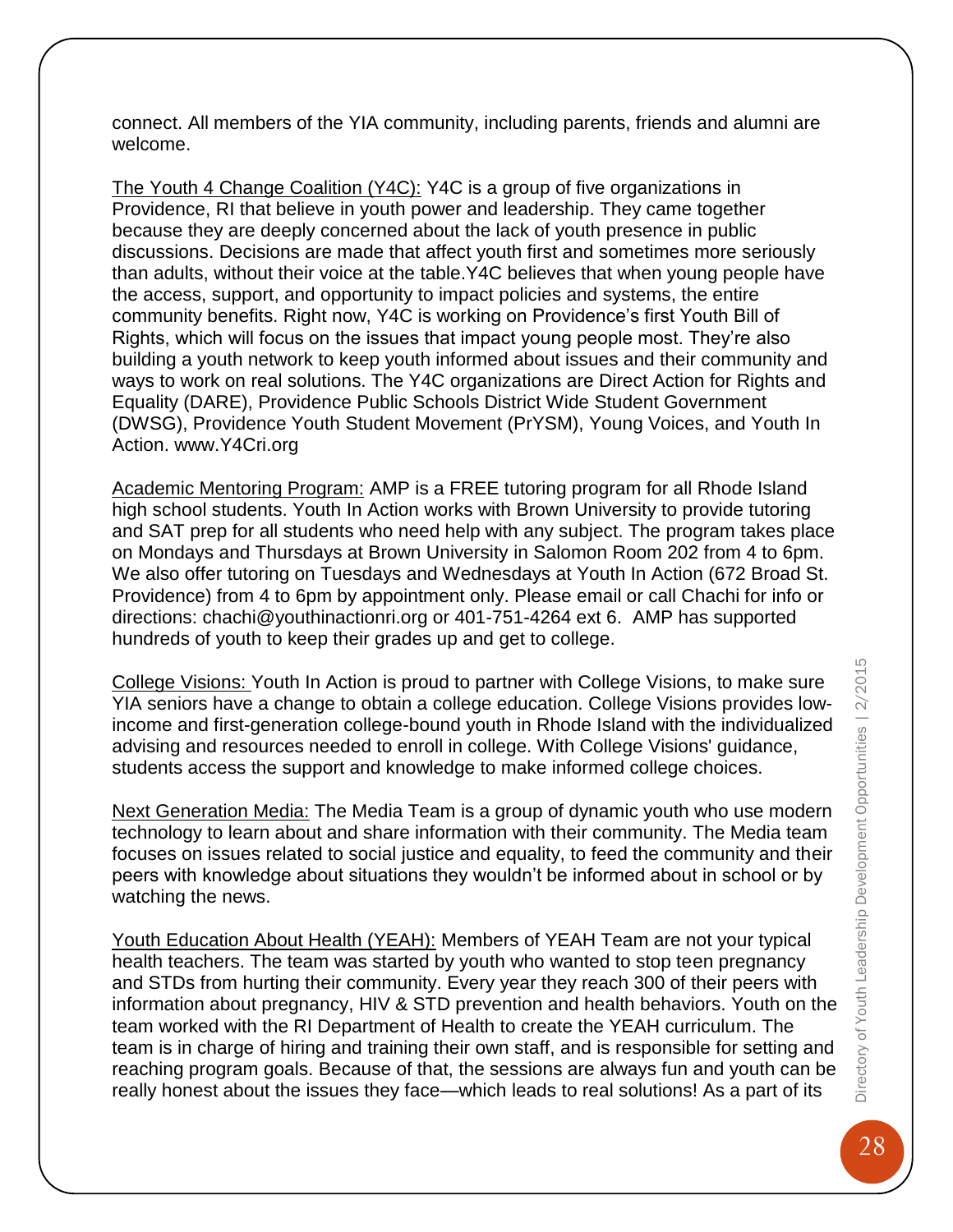work, Y.E.A.H. Team also conducts community outreach through its STREET Team, which brings vital health information and referrals for a variety of services to members of the Providence community.

## **Youth Pride Inc.**

743 Westminster St. Providence, RI 02903 [info@youthprideri.org](mailto:info@youthprideri.org) [www.youthprideri.org](http://www.youthprideri.org/) Phone 401-421-5626 Fax 401-274-1990

#### Description of Program

Youth Pride, Inc. provides support, advocacy, and education for youth and young adults throughout Rhode Island who are impacted by sexual orientation and gender identity/expression. We offer a variety of services including a drop-in space, support groups, individual counseling, workshops, advocacy, and community based activities and more.

See the calendar page of our website for a complete list of upcoming events and activities.

Ages Served: 13-23 Areas Served: Rhode Island Population of Interest: LGBTQQ youth and their allies

#### **Youth Speaking out**

535 Centerville Road, Suite 202 Warwick RI, 02886 Ana Santana Pena [A.santanapena@psnri.org](mailto:A.santanapena@psnri.org) 401- 633-5717

Description of Program:

Youth Speaking Out is a group of youth who want to work in partnership to support one another and help others; educate youth rights and other important information; raise public awareness, and become a strong advocacy voice for youth and young adults at risk for or who have serious emotional, behavioral, and mental health challenges.

Ages Served: Ages 13-18 Area Served: Statewide Population of Interest**:** Youth interested in becoming leaders in the mental health field and making a different in their communities by promoting positive mental health. Program Area: Youth Leadership and Advocacy